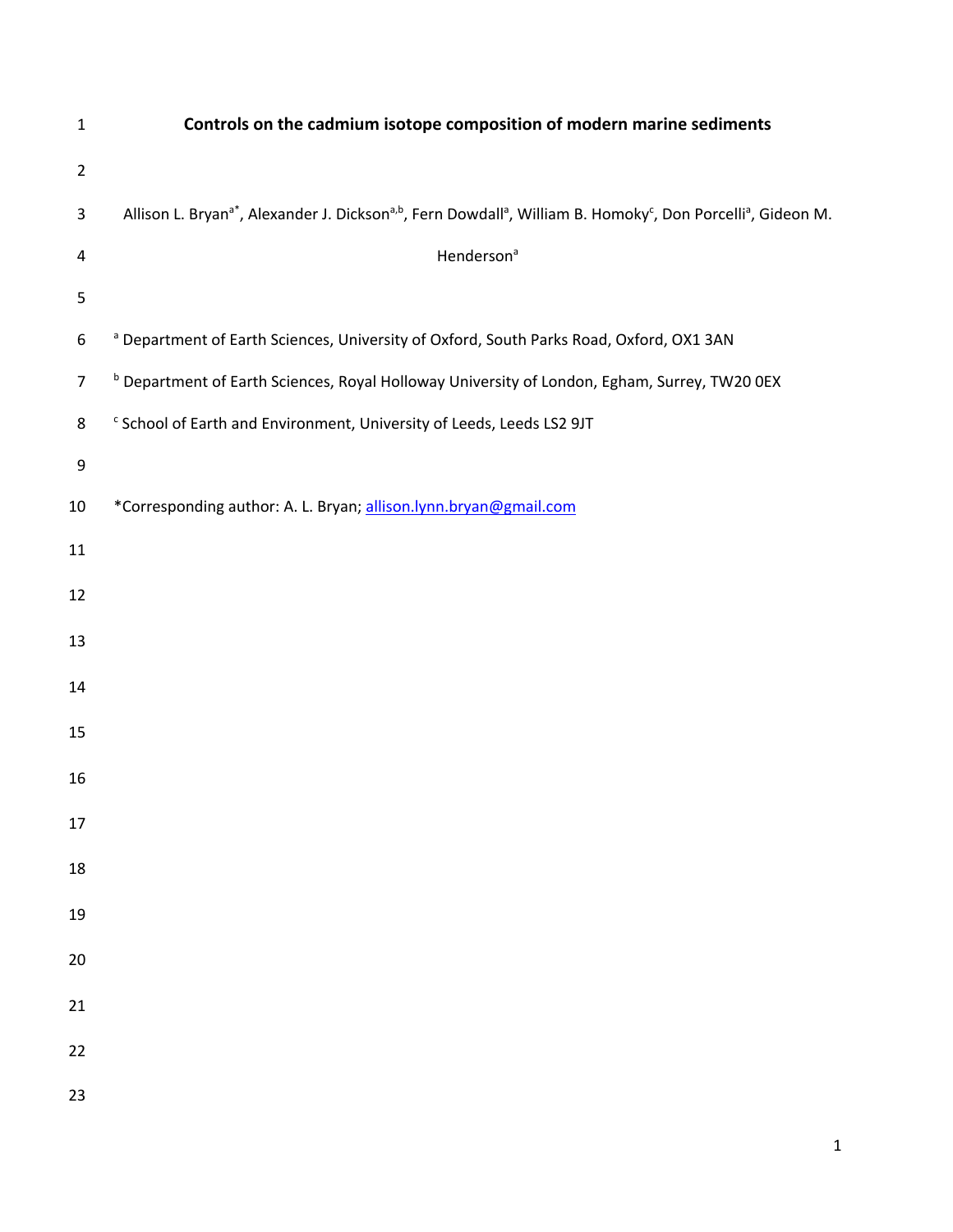## **Abstract**

 Continental margin sediments have been identified as the dominantsink in the marine budget of cadmium (Cd). The isotopic composition of this important output flux is, however, unknown. Here we present, with measurements on the Argentine continental margin, the first observational constraints on the isotopic composition of Cd in modern marine oxic and sub-oxic sediments. We identify two main removal mechanisms of Cd; in organic material, and by sulfide formation. Surface margin sediments (0–0.5 cm), 30 with dissolved  $O_2$  below detection from below  $\sim$ 0.5 cm, are isotopically lighter than overlying oxygenated waters. A mass balance for these surface sedimentsindicates that Cd is present dominantly as organically- bound particulate Cd. In sub-surface sediments, Cd concentrations increase in the zone of nitrate 33 reduction, and attain similar isotopic compositions as the water that overlies the sediment (i.e. ~0.35‰ in deep waters). These observations are consistent with a downward diffusive flux of seawater Cd and redox-driven quantitative removal of that Cd during sulfide precipitation. In combination, these two routes of Cd removal lead to burial of isotopically light organic Cd in margin sub-oxic sediments that enables the global isotopic Cd budget to be balanced.

- 
- 
- 
- 
- 
- 
- 
- 

- 
-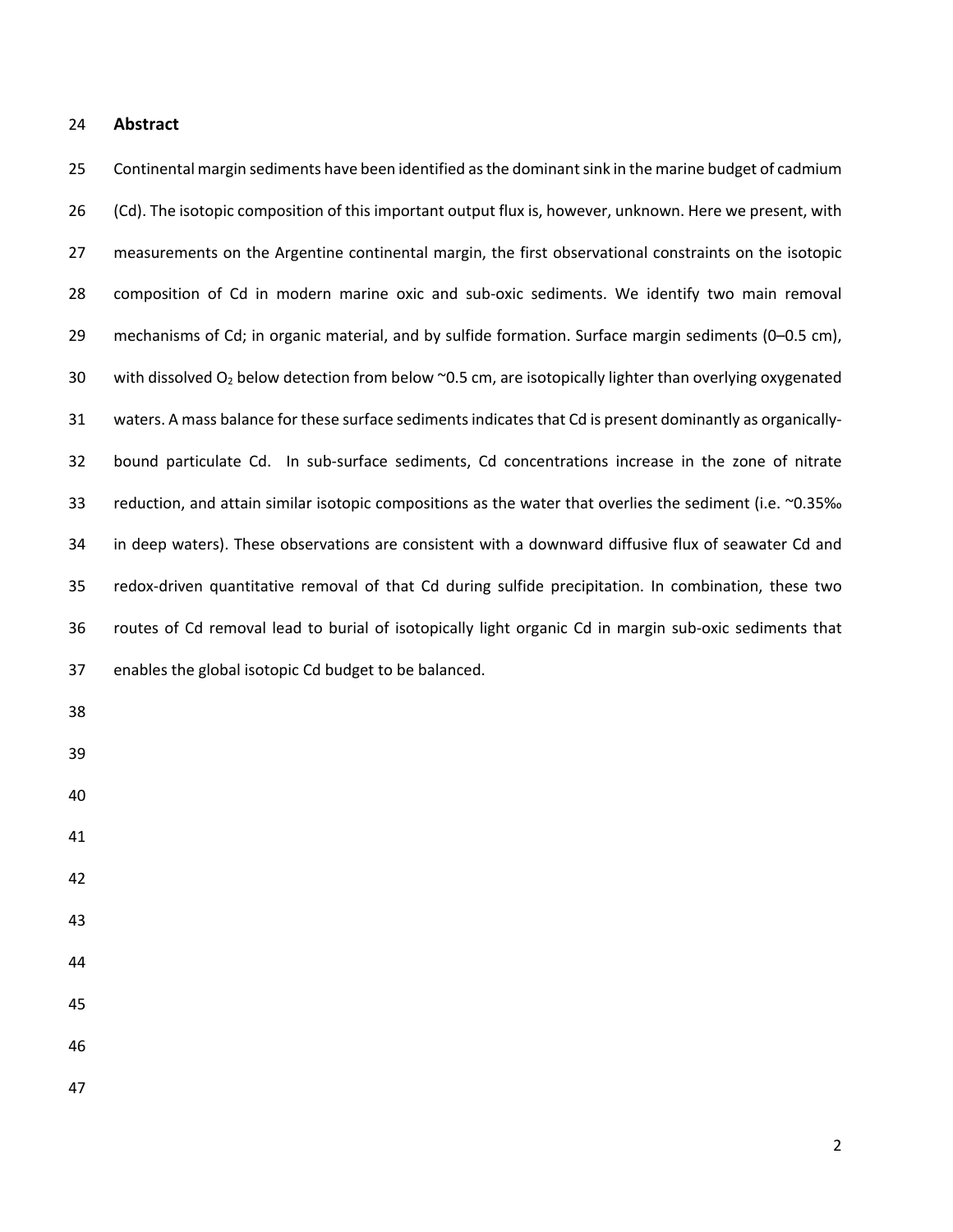# **1. Introduction**

 The cadmium (Cd) isotope system has yielded a wealth of insights into the processes that regulate the vertical and horizontal distribution of Cd in the modern ocean and may be used to provide information about past ocean chemistry. Previous studies have reported a biologically-controlled depth profile for Cd, where preferential uptake of light Cd isotopes by marine phytoplankton leaves the surface waters with low Cd concentrations and higher isotope compositions relative to deep waters (Lacan et al., 2006; Ripperger et al. 2007; Abouchami et al., 2011; John and Conway, 2014; Janssen et al., 2014; Conway and John, 2015a; Conway and John, 2015b; Xie et al., 2017; Janssen et al., 2017; John et al., 2018; Sieber et al. 2019). While the availability of Cd isotope data in seawater and particulates continues to expand (Yang et al., 2012; Janssen et al., 2014; Conway and John, 2015b; Yang et al., 2018; Janssen et al., 2019), our understanding of the global isotopic mass balance of Cd remains unclear due to the lack of constraints on the Cd isotope composition of modern marine sediments, especially those accumulating in low oxygen settings and with significant amounts of organic matter. Furthermore, the effect of shallow sediment diagenesis in altering the isotopic composition of recently buried Cd is not well understood. Characterization of the isotopic composition of Cd in modern marine bulk sediments is critically important to understand how and why the Cd isotopic composition of the oceans might evolve through time, and how we might interpret marine sediment data as an archive of these variations.

 At a global scale, the Cd cycle is controlled by inputs of Cd to the oceans from three main sources: 66 upper continental crust (with  $\delta^{114/110}$ Cd = -0.01 ± 0.04‰; Schmitt et al., 2009; Rehkämper et al., 2012), 67 rivers ( $\delta^{114/110}$ Cd = 0.1‰ to 0.3‰; Lambelet et al., 2013) and dust ( $\delta^{114/110}$ Cd = -0.19‰ to 0.19‰; Bridgestock et al., 2018). Deep ocean seawater has an isotopic composition of 0.35 ± 0.12‰ (Ripperger et al., 2007; Conway and John, 2015a; Conway and John, 2015b; Xie et al., 2017; Janssen et al., 2017; John et al., 2018; Sieber et al., 2019) that is isotopically heavier than the known inputs. There must therefore be a burial flux of Cd from the oceans that is isotopically lighter than the input flux, assuming that the Cd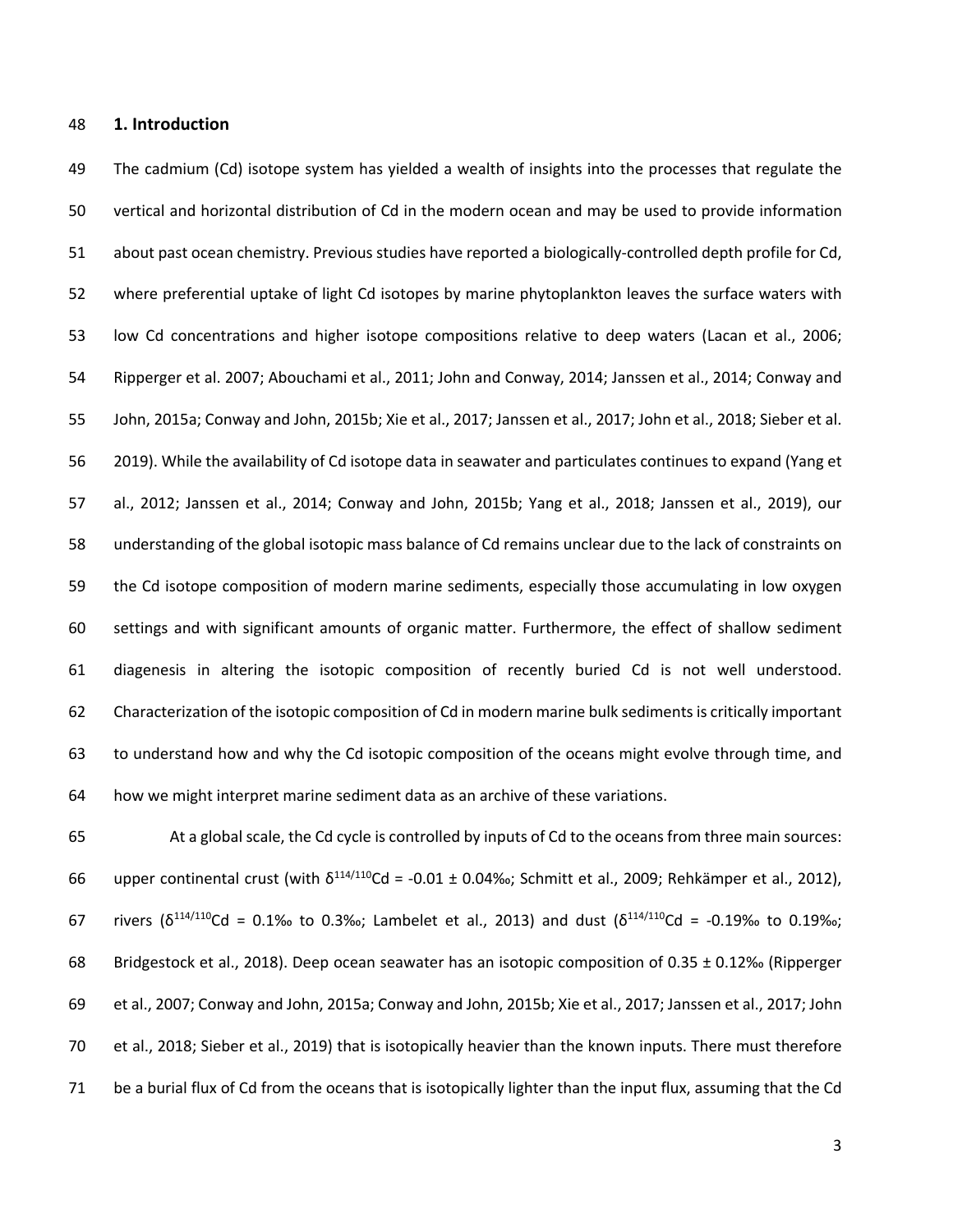cycle is in steady state. The primary output fluxes of Cd from the ocean are into continental margin sub- oxic and anoxic sediments (Heinrichs et al., 1980; Rosenthal et al., 1995b; van Geen et al., 1995; Little et al., 2015), due either to the greater burial efficiency of organically-bound Cd (Janssen et al., 2019), or to the burial of cadmium sulfide (CdS) in the presence of aqueous hydrogen sulfide (Schmitt et al., 2009; Janssen et al., 2014; John and Conway, 2015; Guinoiseau et al., 2019; Plass et al., 2020). Both of these pathways have been postulated to be the isotopically light removal pathway needed to balance the global Cd cycle. Some additional, albeit minor, sinks of Cd include incorporation within or adsorption onto Fe- Mn oxides in pelagic clays and marine carbonates (Boyle, 1988; Rosenthal et al., 1995b, van Geen et al., 80 1995; Schmitt et al., 2009; Horner et al., 2011; Rehkämper et al., 2012 and references therein). Previous measurements of the Cd isotopic compositions of oxygenated sedimentary sinks (Fe-Mn crusts and 82 nodules) produced isotopic values similar to deep ocean seawater (Schmitt et al., 2009; Horner et al., 83 2010). Direct observations of the isotopic composition of marginal marine sediments are required to test whether organic matter and/or CdS burial control the output flux of Cd from the oceans, and to understand the controls that determine the magnitude of these two burial pathways. However, the Cd isotopic composition of modern margin sediments, particularly sub-oxic sediments, is currently uncharacterised, leaving a significant gap in our understanding of how seawater Cd isotope compositions evolve across geological time.

 In this study, we present new data that characterise the Cd isotope composition of modern marine sediments accumulating in oxic and sub-oxic settings from the Uruguayan margin and Argentine Basin and 91 compare these measurements to those of overlying seawater depth profiles. We use these data to answer some key questions: (i) What is the Cd isotopic composition of modern marine sediments accumulating in sub-oxic porewaters? (ii) What are the main sedimentary phases that host Cd? (iii) Do sedimentary phases containing Cd change during shallow diagenesis? (iv) Does the burial of Cd into modern marine sediments balance the isotopic mass balance of Cd?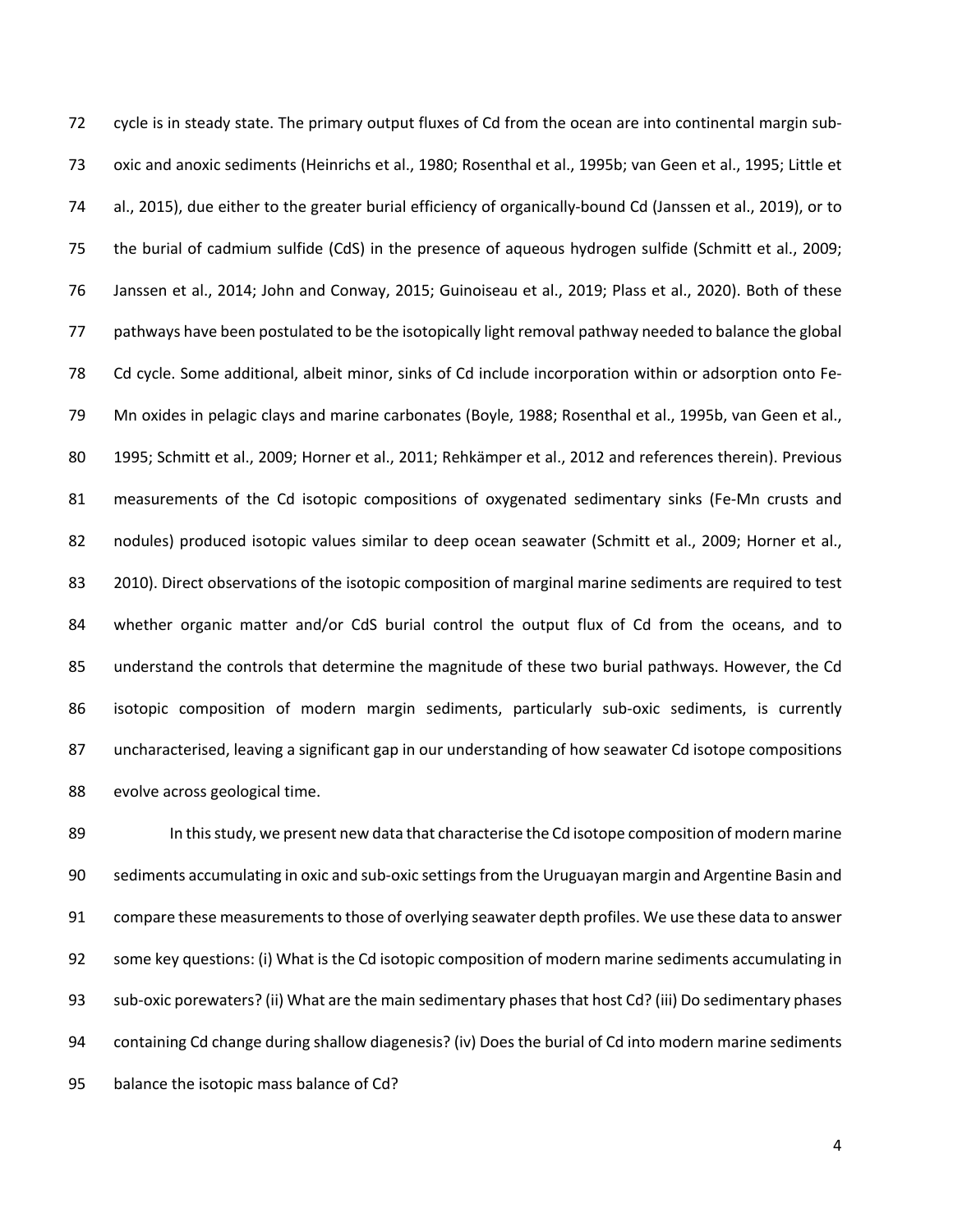#### **2. Sampling and analytical methods**

### **2.1. Study Site**

 Seawater and sediment samples were collected during the JC068 research expedition, as part of the UK GEOTRACES GA10 section aboard the RRS James Cook from December 2011 to January 2012. The samples were collected along a longitudinal transect extending from the Uruguayan coast to the open ocean. Near- surface sediments were obtained on the margin at three locations at 60m (St 24), 705m (St 23) and 1,483m (St 22) water depths, while a water profile was collected at a fourth location at 3,313m (St 21) water depth. In the Argentine Basin (St 18), a sediment core was retrieved along with a water column profile at 5,156m water depth. An additional water column profile was collected at the mid-Atlantic Ridge (St 12) at 3,080m water depth (Fig. 1). The South West Atlantic water masses at 40°S represent a region of high productivity in an ocean basin known for low concentrations of critical micronutrients. The main water 109 mass structure is shown in Fig. 1. Sedimentation rates in the abyssal plain vary from  $\gamma$ 1–5 cm/kyr (Stevenson and Cheng, 1969). While not being determined directly, it is expected that the sites along the continental margin experience higher sedimentation rates compared to the deep basin (e.g. 0.8 cm/yr on the shelf top; Perez et al., 2016).

#### **2.2 Sample collection**

 Water samples were retrieved through the vertical depth profile from the surface to the bottom waters. All water sampling was completed using a titanium CTD frame equipped with a full sensor array and fitted with 24x 10 litre OTE (Ocean Test Equipment) bottles with external springs. The unit was deployed on a Plasma Rope for optimal trace-metal-free sampling. The retrieved bottles were transferred to a class 100 clean air container laboratory. The water samples for Cd isotopes were immediately filtered through a 0.2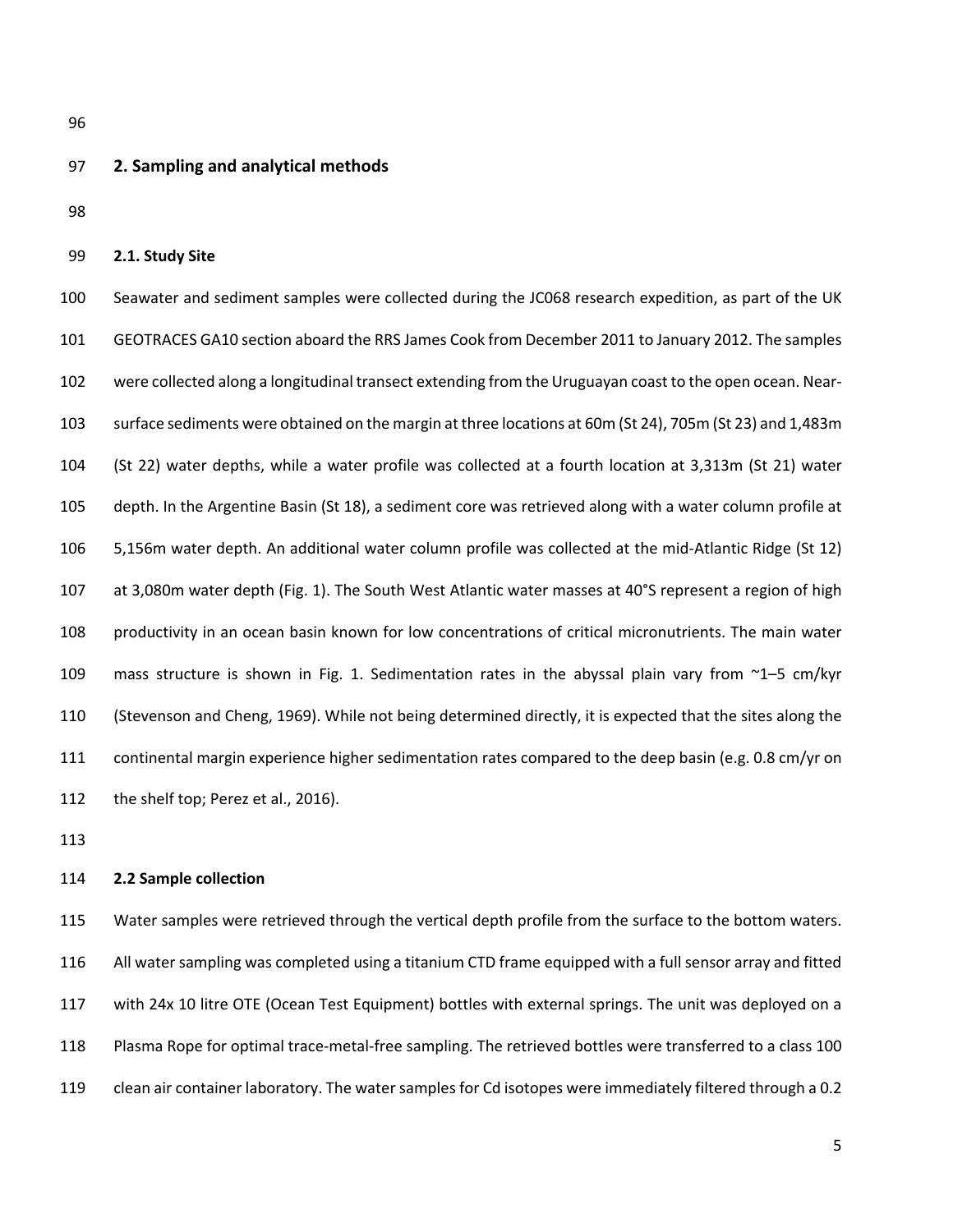µm AcroPak Supor polyethersulfone membrane filter capsules (Pall) into acid-cleaned, low density polyethylene bottles. Each sample was acidified to approximately 0.024 M with UpA HCl (Romil, Cambridge, UK) under a class 100 laminar flow hood.

 For the near-surface sediment samples collected along the transect from the Uruguayan coast to the abyssal plain of the Argentine Basin, a Bowers and Connelly Mega Corer was deployed on a Plasma Rope to collect surface sediment cores and porewater samples. The porewater and sediment fractions were collected at 1–2 cm depth resolution in a shipboard temperature-controlled laboratory that replicated bottom water conditions (4°C) using one of two procedures: (1) Recovered sediment was sub- sectioned by Teflon apparatus, and porewaters separated using Decon- and HCl-cleaned polycarbonate centrifuge tubes (spun at 4°C and 9000g for 10 minutes). Supernatant porewater was extracted and filtered by an acid-cleaned syringe (BD Discardit) and cellulose acetate syringe filter (0.2 µm; Whatman Puradisc) all under an oxygen-purged nitrogen atmosphere. (2) Porewaters were subsampled by insertion 132 of Rhizon samplers (0.15 µm CSS-type 50mm, Rhizosphere Research Products) through the sample ports of a pre-drilled core tubes (e.g. Homoky et al., 2013; Klar et al., 2017), and residual sediment inside the core tubes was subsequently extruded and sub-sampled by Teflon sectioning apparatus. The porewater samples were measured for macronutrients and dissolved Fe. Nutrient samples were collected exclusively by the Rhizon samplers. The sediment samples were freeze-dried and homogenized using an agate pestle and mortar prior to total acid digestion, and coulometric determinations of organic and inorganic carbon concentrations as described in Homoky et al. (2013).

### **2.3 Elemental and isotopic analyses**

 All samples were prepared for measurement of Cd concentrations and isotopic compositions in a Class 10 laminar flow workstation within a Class 1000 clean lab suite at the University of Oxford. The acids used in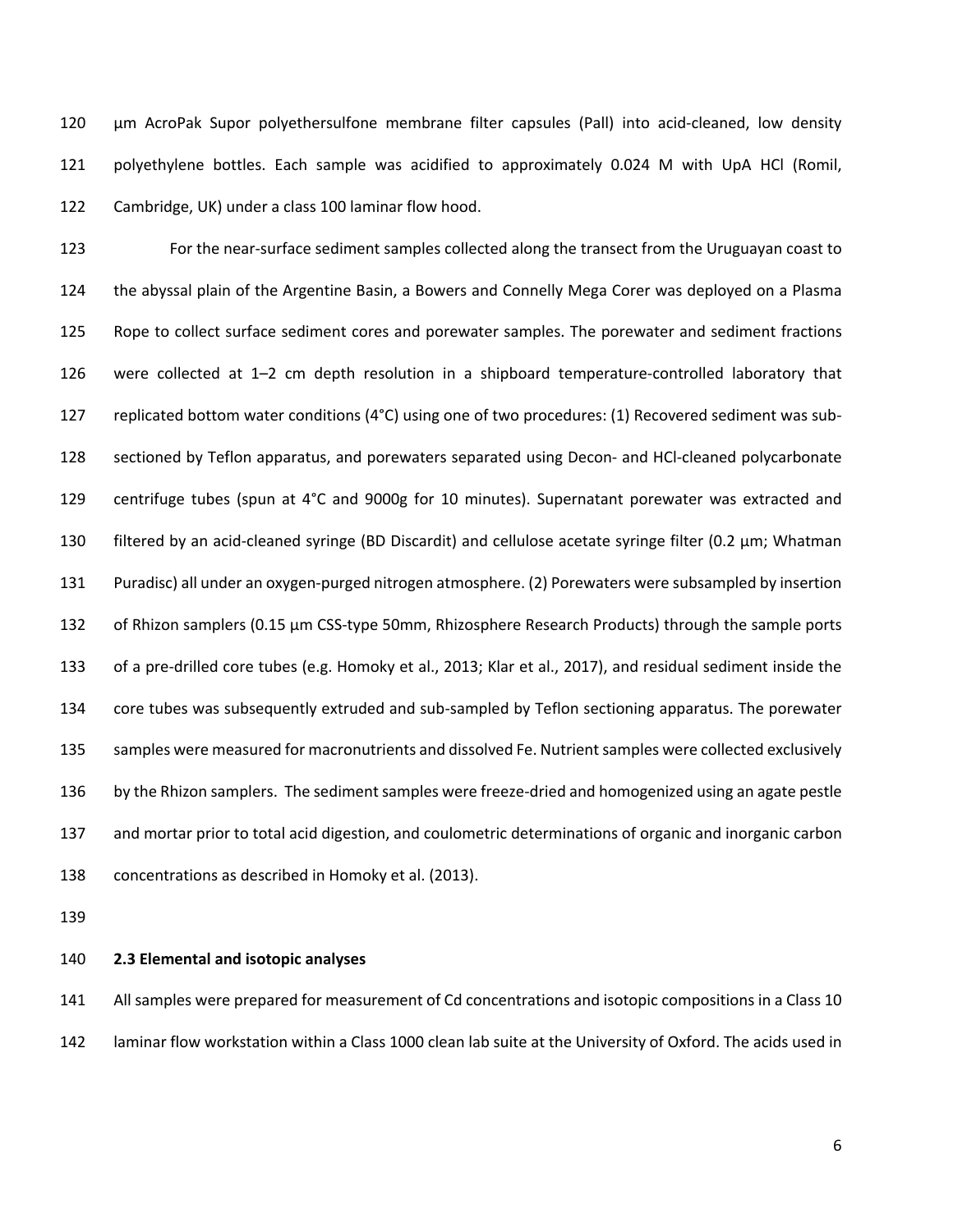| 143 | this study were purified by sub-boiling distillation in quartz glass stills. Optima™ Grade perchloric acid was |
|-----|----------------------------------------------------------------------------------------------------------------|
| 144 | purchased from Fisher Scientific Ltd.                                                                          |

### *2.3.1 Sediment digestion procedures*

 The digestion of dried and homogenized sediments was completed by oxidizing organic matter in aqua 148 regia and HClO<sub>4</sub> and dissolving silicates in HNO<sub>3</sub> and HF (Homoky et al., 2013). All of the samples were measured for a range of major and minor elements.

## *2.3.2 Determination of element concentrations in sediment samples*

 A suite of sedimentary major and minor elements was determined using an ELEMENT 2 ICP-MS and a Perkin Elmer NexION 350D ICP-MS at the University of Oxford. Accuracy and precision was assessed using repeated analyses of USGS Devonian Shale (SDO-1). All measured concentrations were within 10% of accepted values.

 Sedimentary Cd enrichments were determined from enrichment factors (EF, Wedepohl, 1995) normalized to thorium to determine the detrital contribution to the sediments and using the average of the upper continental crust (UCC, Wedepohl, 1995), in the following equation:

$$
159 \qquad EF_{element} = (Cd/Th)_{sediment} / (Cd/Th)_{upper\,constant\,crust}
$$
 (1)

 where an EF greater than 1 indicates enrichment above typical crustal abundances. The enriched Cd 161 isotopic composition of the sediments was calculated using the  $\delta^{114/110}$ Cd of UCC from Schmitt et al. (2009), in the following equation:

163 
$$
\delta^{114/110} \text{enriched Cd} = \frac{([Cd]_{bulk} \cdot \delta^{114}_{110} Cd_{bulk}) - ([Cd]_{UCC} \cdot \delta^{114}_{110} Cd_{UCC})}{[Cd]_{bulk} - [Cd]_{UCC}}
$$
(2)

 $\overline{\phantom{a}}$ 

## *2.3.3 Ion exchange chromatography procedures*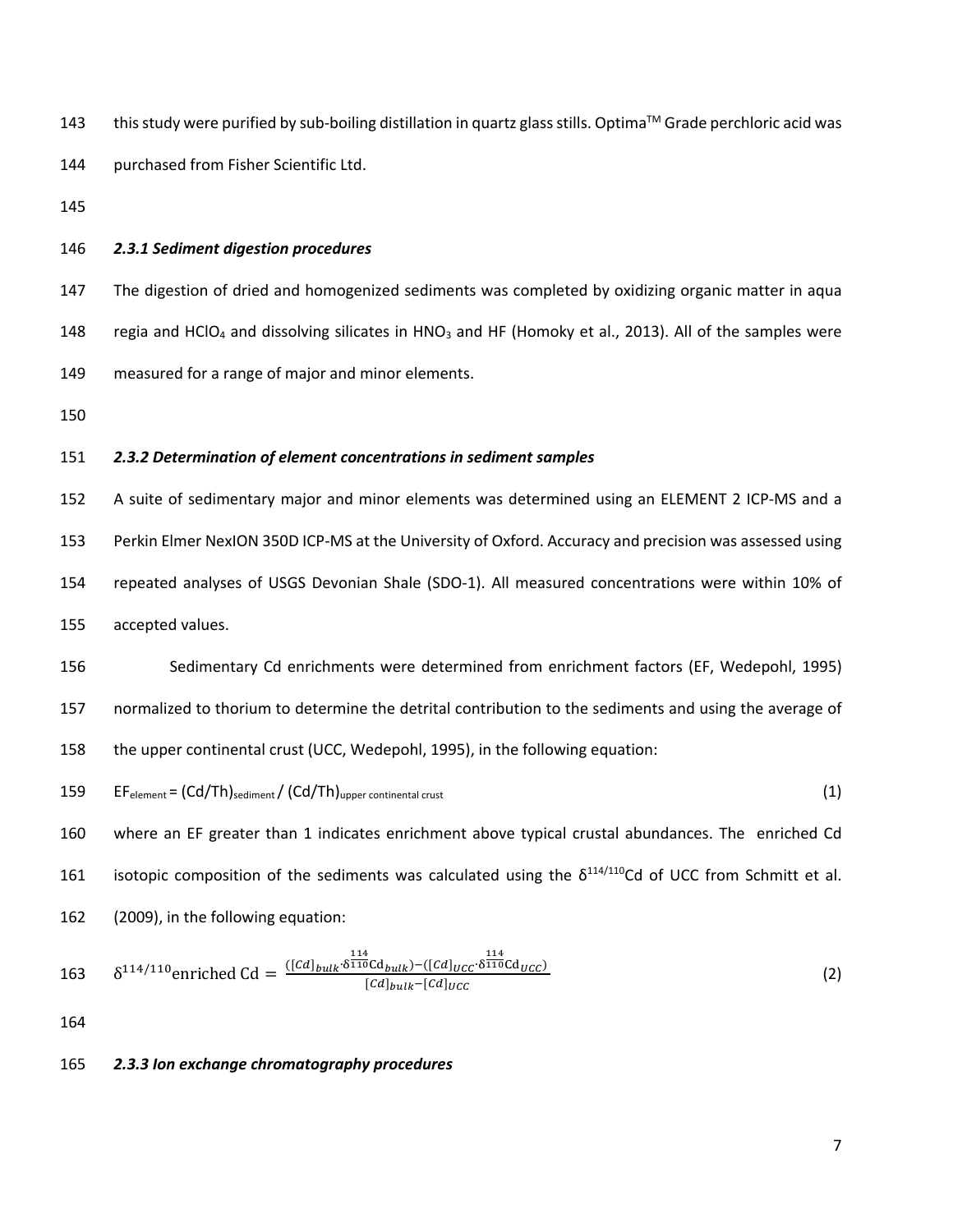Cadmium extracted from water and sediment samples was purified by ion exchange chromatography. Cadmium concentrations obtained from ICP-MS were used to mix sample powder aliquots with a precise 168 mass of a Cd and  $113$ Cd double spike solution. The digested sediment samples were purified by a two- stage column procedure detailed in Sweere et al. (2020). For seawater samples, a preconcentration step 170 was completed prior to chemical separation of Cd (Xue et al., 2012). Purified AlCl<sub>3</sub> solution was added to 171 the seawater after sample-spike equilibration, and Cd was precipitated with  $AI(OH)_3$  by adding aqueous 172  $N$ H<sub>3</sub> solution until the pH reached 8.5. The precipitate was dissolved and processed through the three- stage column separation process developed by Wombacher et al. (2003) and modified by Ripperger and Rehkämper (2007). In preparation for isotopic analysis, all samples were evaporated dry and redissolved 175 in 1 mL of 2% HNO<sub>3</sub>.

#### *2.3.4 Cd isotope determination by Multi-Collector ICP-MS*

 Cadmium isotopic analyses were completed on a Nu Instruments Nu Plasma multi-collector HR-ICP-MS at the University of Oxford in low resolution mode. A sample concentration of 20 ppb (natural Cd) was used 180 for all samples. Measurements comprised 40x simultaneous 10 s integrations for <sup>110</sup>Cd, <sup>111</sup>Cd, <sup>112</sup>Cd, <sup>113</sup>Cd, °Cd,  $115$ In and  $117$ Sn, with the latter used to correct for isobaric interferences. All samples were preceded 182 with a short measurement of 2% HNO<sub>3</sub> that was used to blank-correct sample voltages. Isotopic compositions are the mean of two to four replicate measurements and the uncertainty is the 2 S.D. of these replicates. Cadmium procedural blanks were ≤1.1 ng, representing ≤2% of the Cd processed in the 185 samples, and thus no blank corrections were applied.

 Sample-spike mixtures were deconvolved off-line using an Excel-based routine, with corrections for Sn and In interferences. Isotopic compositions were corrected to NIST 3108 by normalizing to in-run 188 bracketing standards to correct for mass discrimination. Analyses of Cadmium NIST SRM 3108 (Lot# 189 060531,  $\delta^{114/110}$ Cd<sub>NIST</sub> = 0), double-spiked to match the concentrations and sample-spike ratios of the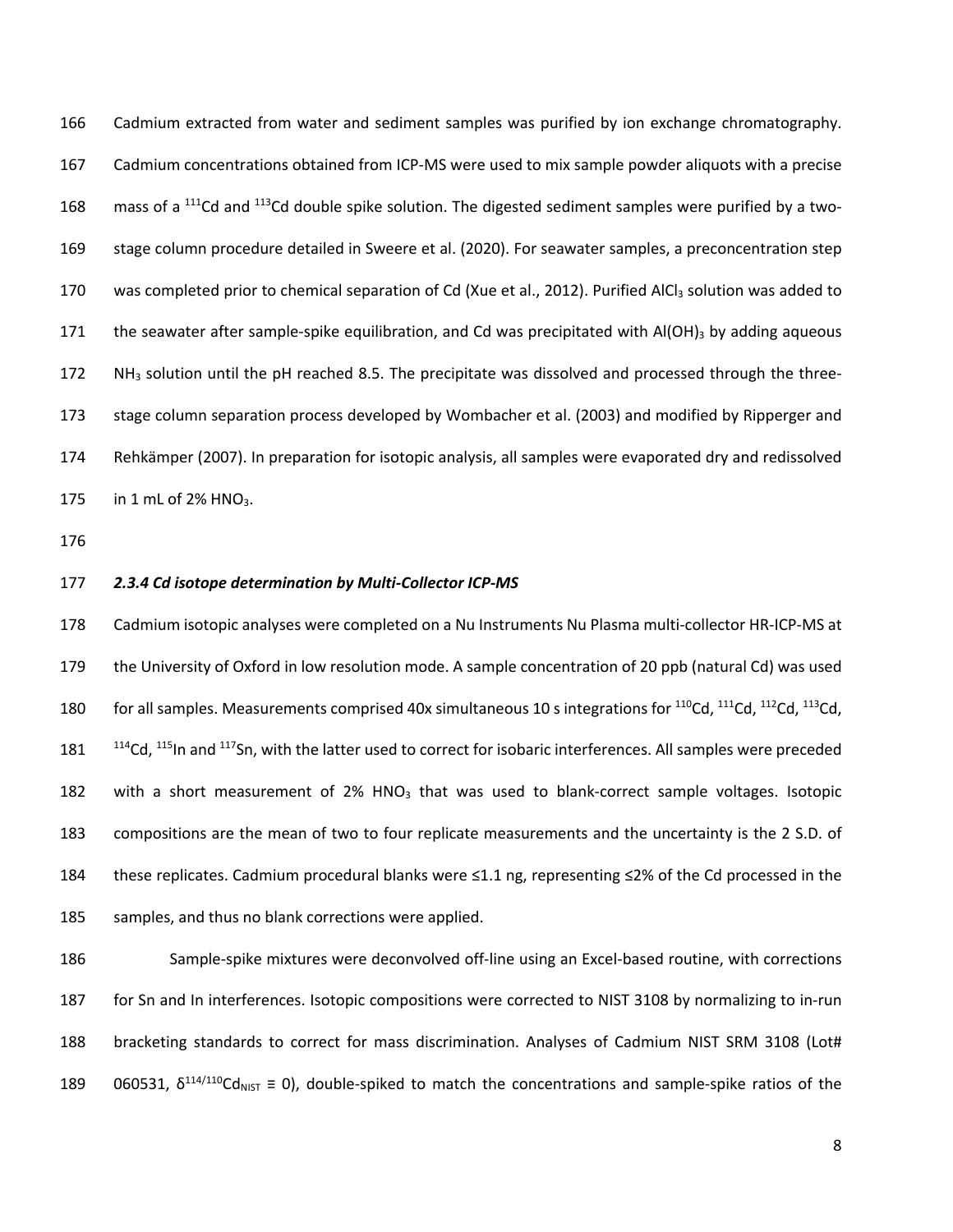samples, bracketed every one or two sample analyses. Cadmium isotopic compositions are reported in delta notation relative to NIST SRM 3108 (Abouchami et al., 2013) using the following equation:

$$
192 \qquad \delta^{114/110} \text{Cd} = \left( \frac{114 \, \text{cd}}{114 \, \text{cd}/110 \, \text{cd}} - 1 \right) \times 1000 \tag{3}
$$

 An in-house standard 'OXCAD' (Alfa Aesar Specpure Cd concentration standard, Lot# 81-081192A) was measured repeatedly in each analysis session to assess instrument stability and long-term reproducibility. 195 The  $\delta^{114}$ Cd of OXCAD was -0.95  $\pm$  0.09 ‰ (n = 139, 2 S.D.) over the course of this study, which is identical to values determined by inter-laboratory comparison (Abouchami et al., 2012) and in previous studies (Dickson et al., 2019; Sweere et al., 2020).

**3. Results**

#### **3.1 Cd concentration and isotope variations of waters**

 The dissolved Cd profile in the South West Atlantic Ocean is similar to published profiles from other ocean basins (Lacan et al., 2006; Ripperger et al., 2007; Abouchami et al., 2011; Xue et al., 2012; Yang et al., 2012; Baars et al., 2014; John and Conway, 2014; Conway and John, 2015a; Conway and John, 2015b; Janssen et al., 2017; Xie et al., 2017; John et al., 2018; Janssen et al., 2019; Sieber et al., 2019). The three vertical depth profiles for Cd show a nutrient-type distribution (Table 1 and Fig. 2). The behavior of 207 dissolved Cd below 700 m at all sites is relatively uniform, with an average  $\delta^{114}$ Cd value of 0.35 ± 0.11‰, identical to average global deepwater (John et al., 2018). Near-surface waters are isotopically higher than 209 the deep water, reaching 3.01‰ in the Argentine Basin (St 18). We observe very high  $\delta^{114}$ Cd values in the 210 surface waters (<100 m) with Cd concentrations below 0.1 nmol kg $^{-1}$  that were not observed in a previous study of South Atlantic waters by Xie et al. (2017). The sample from 47 m in particular passed all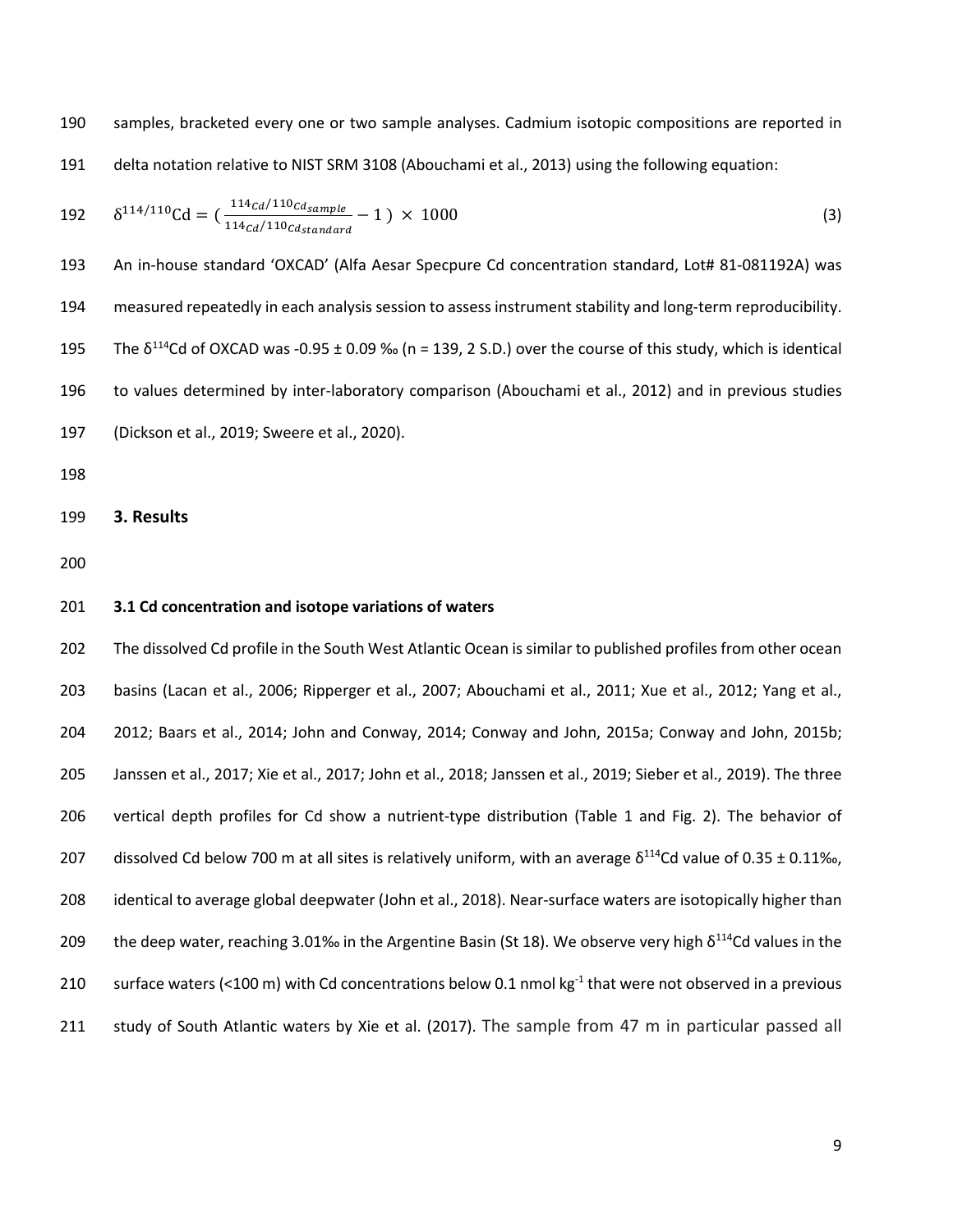laboratory control checks but the obvious difference with Xie et al. (2019) requires future investigation.

#### **3.2 Cd concentrations and isotope compositions of near-surface sediments**

## *3.2.2 Porewater geochemical profiles*

 The redox profiles of the sediments from the coast to the abyssal plain of the Argentine Basin reflect the physical characteristics and nutrient concentrations in the overlying water column, the extent of organic 220 matter remineralization and sedimentation rates (see Fig. 3). Dissolved  $O_2$  is present only in the surface sediment levels (~0.5 cm) of stations 22, 23 and 24, and to ~9 cm depth in station 18. Below these levels  $O_2$  is undetectable and NO<sub>3</sub> concentrations decline with depth to levels well below those in overlying 223 seawater (~30 µmol  $L^{-1}$ ), signifying the primary role of NO<sub>3</sub> as an electron acceptor in the sub-oxic redox zone. Thus the bulk of the enriched sedimentary Cd isotope compositions reported below are from the sub-oxic (nitrate reducing) zone of the sediments (Fig. 3). Samples from St. 22 record the lowest overlying 226 dissolved oxygen concentration at 180  $\mu$ mol L<sup>-1</sup> and the highest TOC of all the core-tops (~4%) presumably due to a higher organic matter burial efficiency than the other stations.

#### *3.2.3 Enriched sedimentary element concentration profiles*

 Redox zonations inferred from dissolved porewater cation and anion profiles are also recorded by solid- phase sedimentary Cd and U concentrations and enrichments. Uranium enrichment factors increase with depth below the zone of oxygen depletion (from 1.6 to 3.1 at station 22, from 1.3 to 2.7 at station 23 and from 1.4 to 2.1 at station 24), consistent with observations of U(VI) reduction occurring within the zone 234 of NO<sub>3</sub> reduction in seafloor sediments (e.g. Morford et al.., 2009, Piper and Calvert, 2009).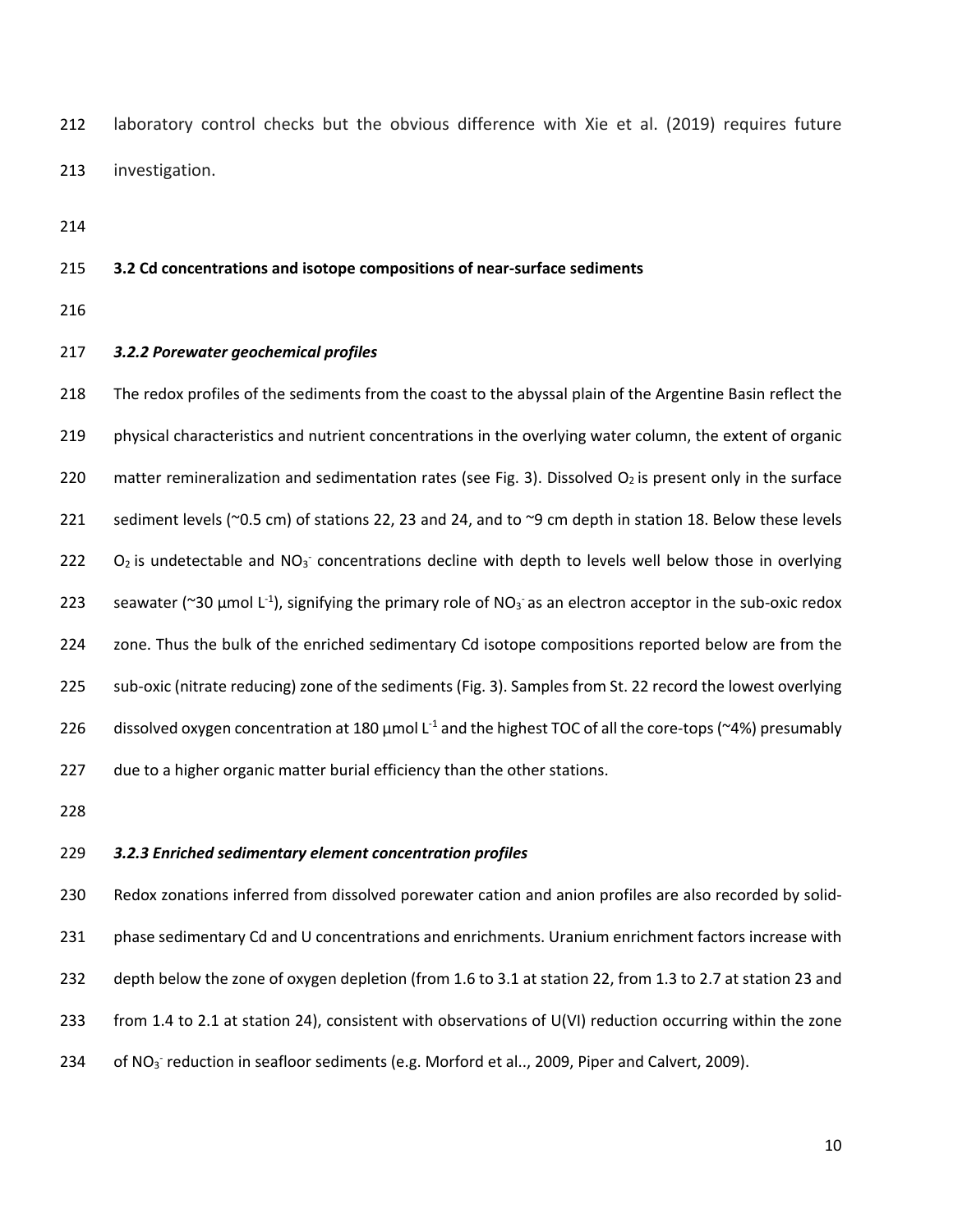235 Non-detrital Cd concentrations of all measured sediments range from 0 to 3.21 ug  $g^{-1}$ . A notable feature in all the sedimentary successions are sub-surface increases in non-detrital Cd concentrations. Cd concentrations generally increase as nitrate concentrations decrease downcore at all stations. *3.2.4 Enriched sedimentary Cd isotope compositions* The enriched Cd isotope compositions of all measured sediments range from -0.07 to 0.89‰. Compositions are generally lighter than in overlying seawater except at St. 24, where the uppermost few 242 cm of sediment have values higher than overlying seawater (Fig. 3).  $\delta^{114}$ Cd compositions increase with depth to values that are within uncertainty of the overlying seawater when nitrate concentrations 244 decrease to  $\leq$ 2 µM, coinciding with increases in Cd concentrations. **4. Discussion 4.1 Mechanisms for Cd incorporation into near-surface sediments**  Sedimentary Cd may be bound in detrital silicate minerals, incorporated into organic matter, adsorbed onto Fe-Mn oxyhydroxides, or precipitated as Cd sulfides (Rosenthal et al., 1995a, Rosenthal et al. 1995b; Janssen et al., 2014; John and Conway, 2015; Dickson et al., 2019). Calculated Cd enrichment 252 factors average 5.1 and range between 2.7 and 8.1, indicating that ~64–88% the Cd accumulating on the

 Cadmium precipitation as CdS in the water column or at the sediment-water interface has been demonstrated in oceanographic studies and in laboratory precipitation experiments (Janssen et al. 2014; 256 John and Conway 2015; Guinoiseau et al., 2019) but is not anticipated to occur at the water column  $O_2$ 257 levels observed in this study, which are always above 180  $\mu$ mol L<sup>-1</sup>. We explored this assumption by calculating the [Cd]\* value at these sites. [Cadmium]\* records the deviation of measured Cd from deep

seafloor at stations 22, 23 and 24, and up to 97% at station 18, is non-detrital in origin.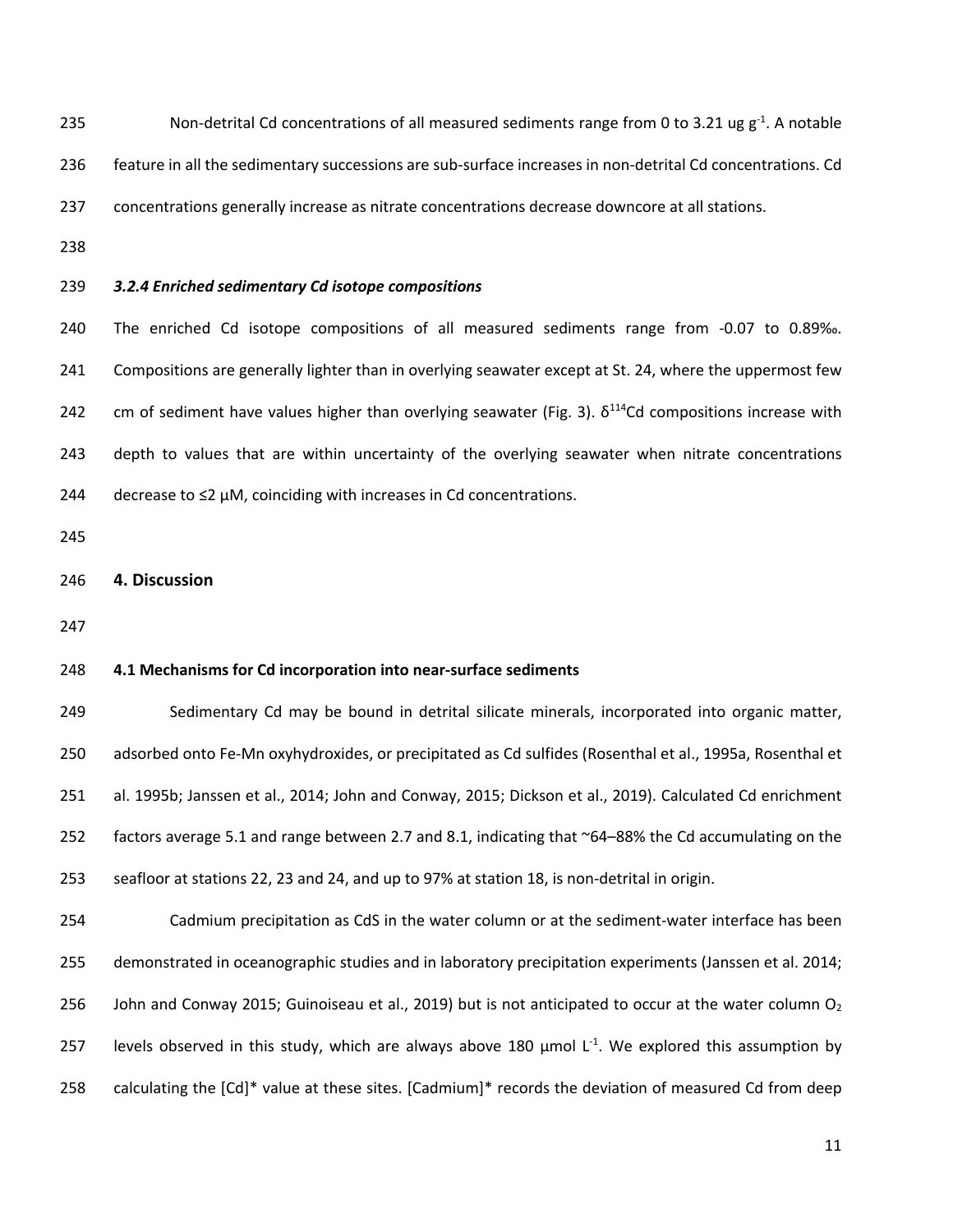259 water Cd/PO4 ratio, where  $[Cd]^* = [Cd]_{measured} - ([Cd]/[P]_{deep water} \cdot [P]_{measured})$  (Baars et al., 2014). [Cadmium]\* values for South Atlantic stations 12, 18 and 21 below 200 m are close to zero (0.02 to 0.12 nmol/kg), indicating no significant precipitation of CdS species at these three sites along the Uruguayan margin, and thus no significant flux of CdS particulates from seawater onto the seafloor. However, a recent 263 study from Bourne et al. (2018) hypothesize that changes in Cd:P ratios can also reflect differences in remineralization rates rather than CdS precipitation, and thus this tracer should be considered alongside other oceanographic parameters to support formation of water column CdS species.

 The role of organically-bound Cd as a pathway for Cd burial can be explored by predicting Cd concentrations expected from measured sedimentary TOC values for Cd/C ratios of marine phytoplankton (Ho et al., 2003). These ratios are at the low end of documented Cd/C stoichiometries (e.g. Twining and Baines, 2013) and thus are minimum estimates for organic-bound Cd in our studied sediments. Predicted organic-bound Cd concentrations are shown in Figure 4 and can account for the majority of the non-detrital Cd in the near-surface sediments from the margin and basin sites.

272 Some near-surface sediments from the shallow shelf environment at Site 24, however, have higher Cd concentrations than calculated for organic-bound Cd, suggesting an additional flux. This source may be from sinking particulates with elevated Cd:P ratios(Bourne et al., 2018; Ohnemus et al., 2019) and 275 higher  $\delta^{114}$ Cd compositions (Janssen et al., 2014) compared to the other study sites that are located below the euphotic zone. Global profiles of particulate Cd:P ratios exhibit a shallow sub-surface maximum near 277 the transition from the euphotic to the aphotic zone (Bourne et al., 2018; Ohnemus et al., 2019). 278 Furthermore, the higher  $\delta^{114}$ Cd composition of near-surface sediments at St 24 relative to the other sites in this study are in agreement with sinking particulates from a similar water depth in previous publications (Janssen et al., 2014; Conway and John, 2015b; Yang et al., 2018; Janssen et al., 2019).

### **4.2 Organic matter as a sink for isotopically light Cd from the ocean**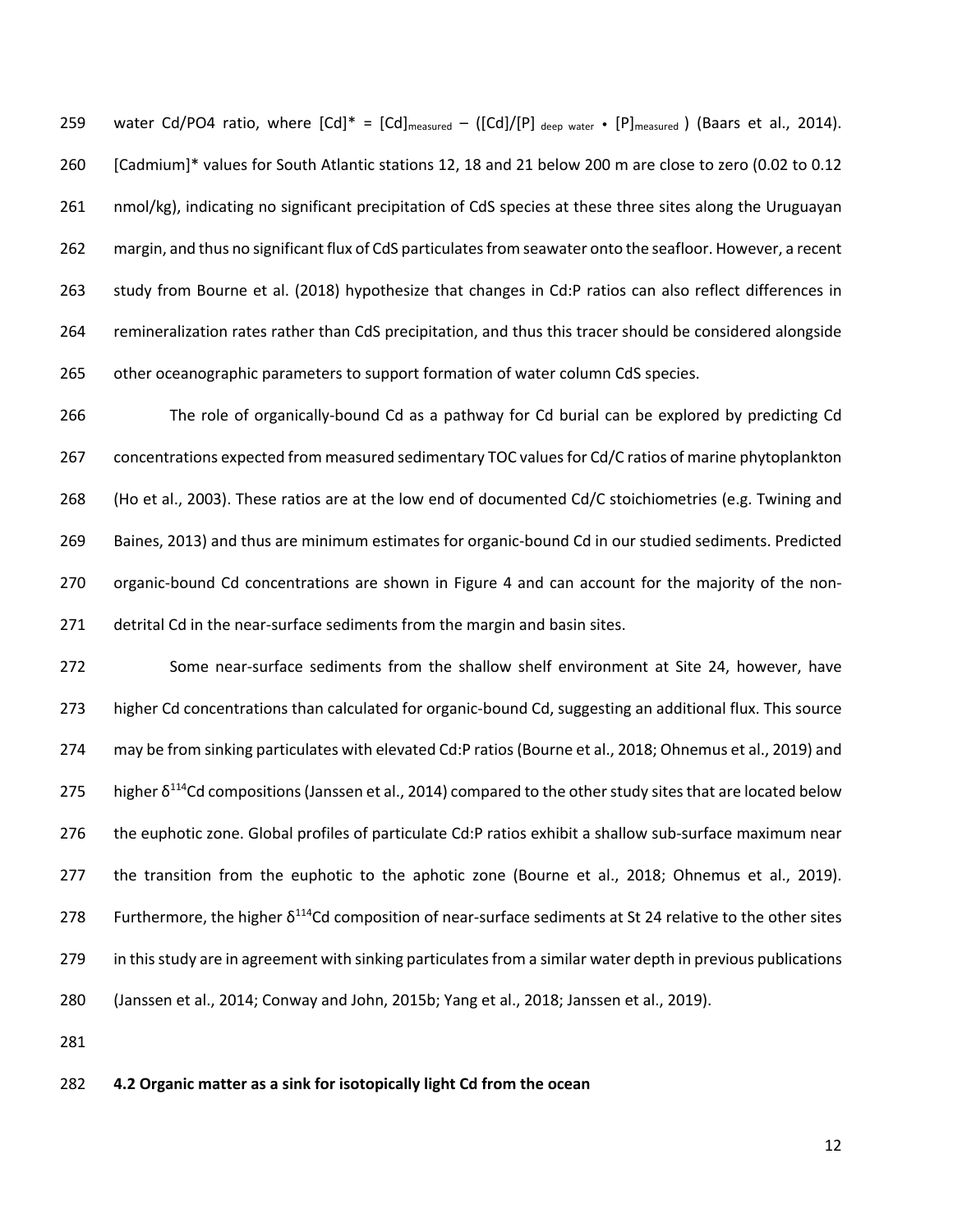Cadmium isotope values of the sediments accumulating in the oxic surface levels (0–0.5 cm) of stations 22 and 23 are isotopically lighter than overlying deep water values (~0.35‰). This difference is most readily explained by the dominant contribution of isotopically light Cd associated with particulate organic matter. Exported water column particulates have been observed to be isotopically lighter than deep 287 waters: particulate  $\delta^{114}$ Cd compositions from the upper 1200 m of the Atlantic and Pacific water columns 288 Span a wide range of -1.47 to 2.08‰, with the heaviest particulate  $\delta^{114}$ Cd values in surface waters and the 289 lightest particulate  $\delta^{114}$ Cd compositions at intermediate water depths (~200–600 m) (Yang et al., 2012; Janssen et al., 2014; Conway and John, 2015b; Yang et al., 2018), reflecting the uptake in the surface waters and subsequent remineralization of organically-bound Cd (Janssen et al., 2019).

292 A mechanistic understanding of the particulate  $\delta^{114}$ Cd profile in the ocean remains elusive. Recently, Janssen et al. (2019) hypothesized that sinking particulates may be composed of multiple pools with different isotopic compositions and remineralization labilities, where the sub-surface particulate Cd 295 pool is more refractory than the particulate Cd fraction in the surface waters and isotopically lighter than 296 the particulate Cd pools in surface and deep waters. It is this sub-surface, isotopically light particulate Cd 297 fraction that settles and likely represents the burial flux of particulate Cd on the margin sediments. These sediments may therefore be the missing removal term to satisfy the global isotopic mass balance of oceanic Cd (c.f. Janssen et al., 2019). We note that the surface sediments from St. 22 and St. 23 may 300 already contain some CdS, as porewaters have  $NO<sub>3</sub>$  concentrations lower than overlying seawater (e.g. compare to the porewaters in St. 18 in Table 2).

## **4.3 Sub-oxic burial of Cd in South Atlantic sediments**

 Cd concentrations and isotopic compositions ubiquitously increase within the nitrate reduction zones of stations 18, 22, 23 and 24 (Fig. 3). We propose that these observations reflect the precipitation of porewater Cd with trace H2S to form CdS species (Gobeil et al., 1987; Pedersen et al., 1989; Rosenthal et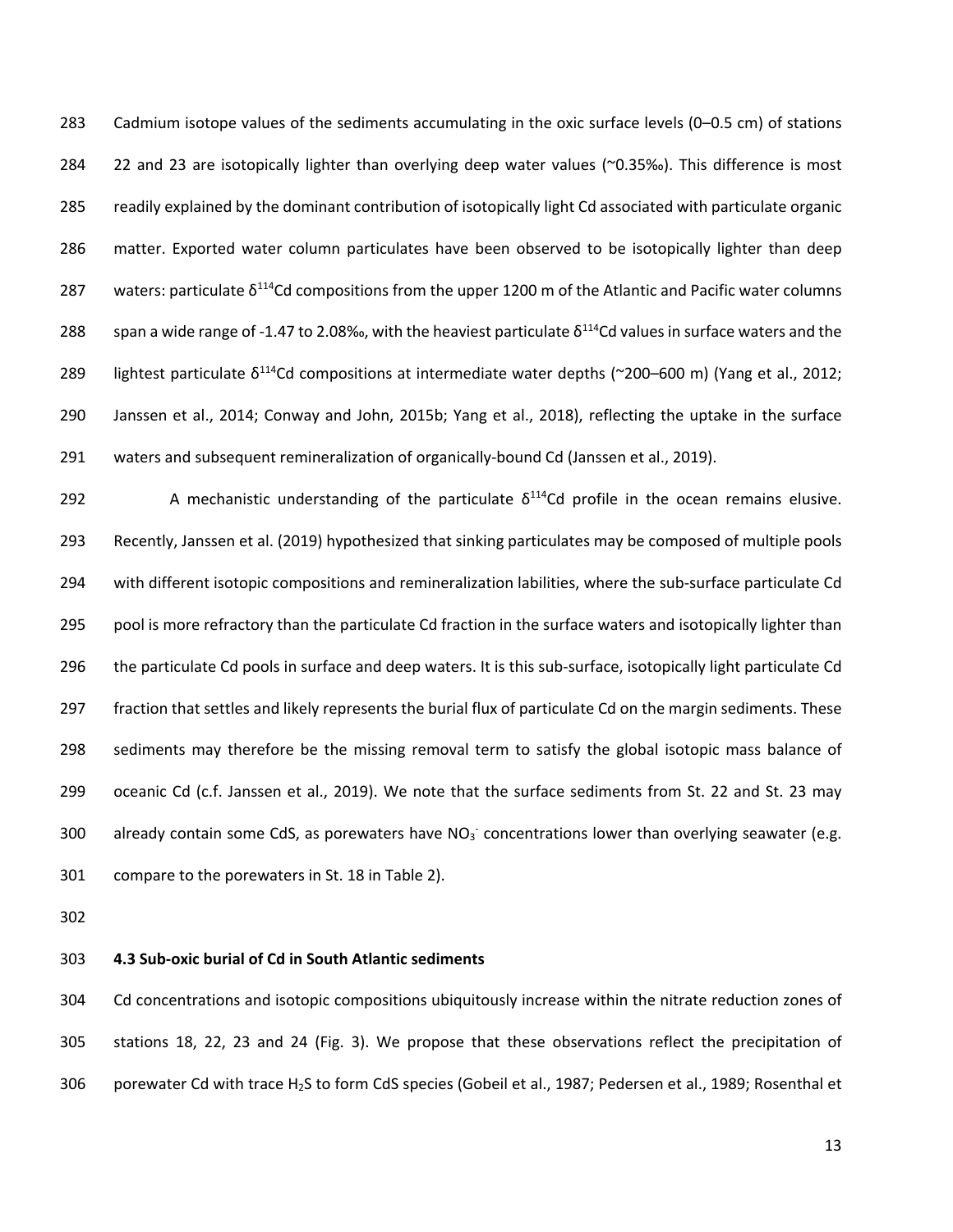al., 1995a; Rosenthal et al., 1995b). Precipitation of CdS is the dominant process governing incorporation of authigenic Cd in modern marine sediments with sub-oxic and sulfidic porewaters (Rosenthal et al., 1995a; Rosenthal et al., 1995b). Recent experiments show that Cd isotope fractionation during precipitation with H2S will preferentially capture the lighter Cd isotopes relative to the bulk solution, with more complete Cd precipitation leading to quantitative transfer of the Cd isotopic signature from solution into the solid phase (Guinoiseau et al., 2018).

 We are able to postulate the contribution of CdS to the non-detrital Cd fraction of sediments in the nitrate-reducing zone of our studied sediments due to a key line of reasoning: sub-surface increases 315 in  $\delta^{114}$ Cd correspond to increases in Cd concentrations. This correspondence implies that the sub-surface 316 change in  $\delta^{114}$ Cd must be due to the gain of additional authigenic Cd with a composition higher than organic-bound Cd, rather than the remineralisation and loss of an isotopically light non-detrital phase. There are few isotopically heavy Cd phases that could accumulate to explain this observation: Mn and Fe oxyhydroxides, which adsorb Cd with little isotopic fractionation (Horner et al., 2010) are unstable under nitrate-reducing conditions, and organic matter has isotopic compositions lighter than seawater. The importance of sub-surface CdS precipitation is also consistent with recent experimental evidence that organically-bound Cd accounts for less than ~4% of authigenic Cd in deeply buried organic-rich shales (Dickson et al., 2019). It is also supported by the observation that there is no non-detrital Cd contribution to shallow sub-surface sediments (~1–9 cm depth) at station 18, despite total organic carbon accounting for up to 0.8% of the bulk sediments.

 Sub-surface  $\delta^{114}$ Cd compositions can be modelled as a mixture between an organic-bound Cd endmember (taken as the surface 'oxic' sample from 0–0.5 cm at station 23, ~0.08‰) and a seawater composition of 0.35‰ for CdS, where 'surface' non-detrital Cd concentrations are assumed to be entirely organic-derived, and additional sub-surface authigenic Cd is assumed to be entirely CdS (which 330 precipitates quantitatively). These calculations slightly underestimate the measured  $\delta^{114}$ Cd but the values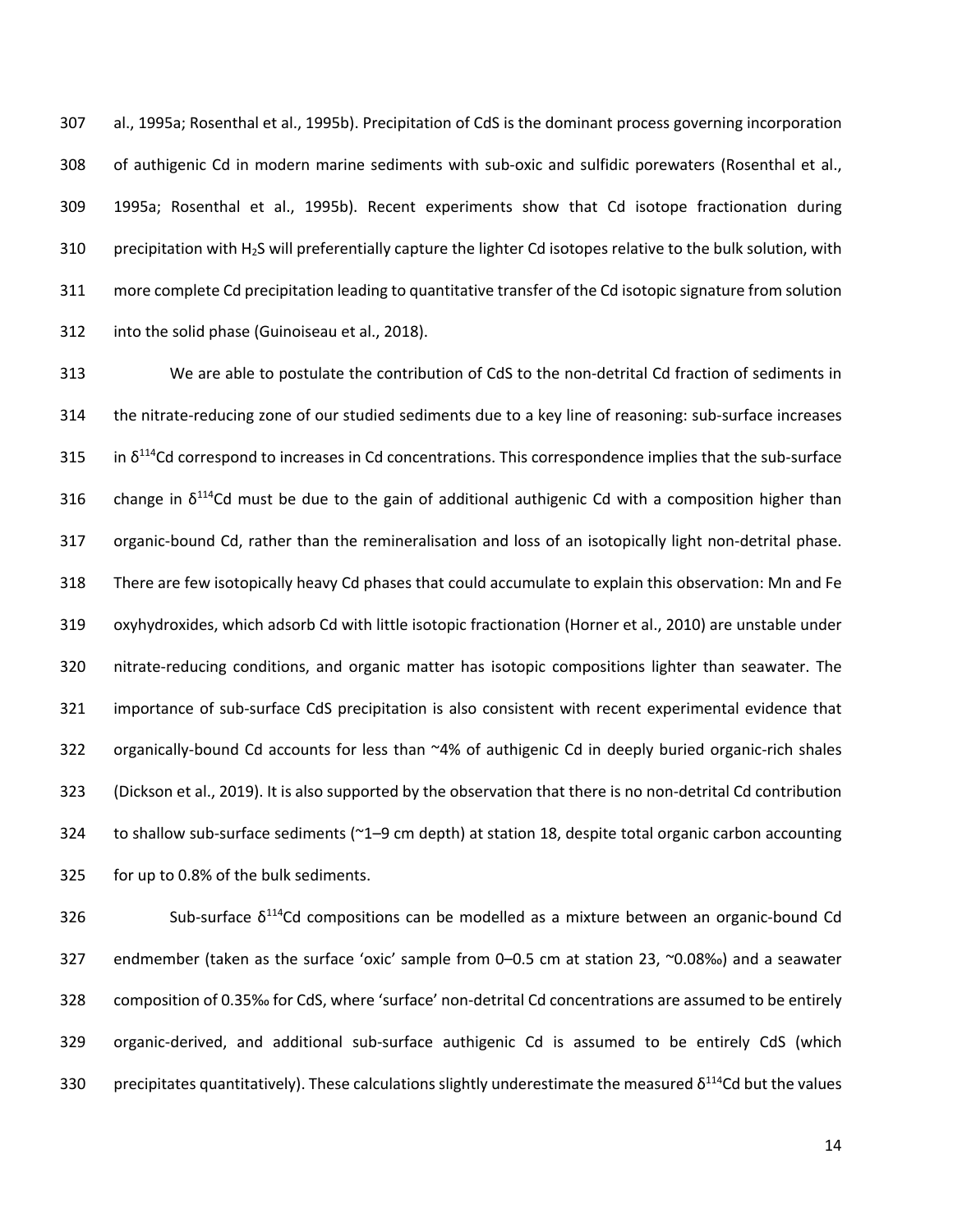331 are within uncertainty of measured compositions if ~20% of the organic matter Cd inventory is assumed to be remineralised and replaced by the precipitation of seawater-derived pore fluids as CdS. This calculation also allows an approximate estimate that a maximum of ~60% of the buried Cd can be organic bound before modelled Cd compositions start to deviate outside of analytical uncertainty of the measured non-detrital compositions.

 Previous assessments of sub-surface CdS (and FeS) formation showed how low sub-surface porewater concentrations would establish a diffusive gradient that draws overlying porewaters (and dissolved metals) downwards (e.g. FeS, Framson and Leckle, 1978; Pedersen et al., 1989). In sediments from the Uruguayan coast to the Argentine Basin, sub-surface Cd concentrations either remain constant or increase downcore, suggesting that Cd in porewaters must be progressively transferred to the solid phase. TOC (%) does not decrease significantly in the zones of Cd enrichment, further emphasizing that the transfer of Cd from one solid phase to another cannot account for these sub-surface features and thus 343 that seawater must be diffusing into the sediments. The  $\approx$   $\mu$ M nitrite concentration front seems to 344 correspond closely with the first occurrence of high 'seawater'  $\delta^{114}$ Cd values downcore, and thus may 345 mark the point at which sufficient aqueous  $H_2S$  is produced to stimulate CdS precipitation.

346 **Stephends** Overall, the non-detrital Cd and  $\delta^{114}$ Cd composition of the sediments in this study can be interpreted as an interplay between three processes:

 i. Incorporation of isotopically light Cd into organic matter settling from the water column (John 349 and Conway, 2014; Yang et al., 2018; Janssen et al., 2018; Sieber et al., 2019), where the  $\delta^{114}$ Cd value is lighter than overlying seawater.

 ii. Sinking particulates with a higher Cd:P ratio in coastal and shelf sediments (Bourne et al., 2018; Ohnemus et al., 2017) and, although very minor in this study, adsorption of seawater Cd onto Mn-Fe 353 oxyhydroxides, where the  $\delta^{114}$ Cd value is indistinguishable from overlying seawater (Horner et al., 2010).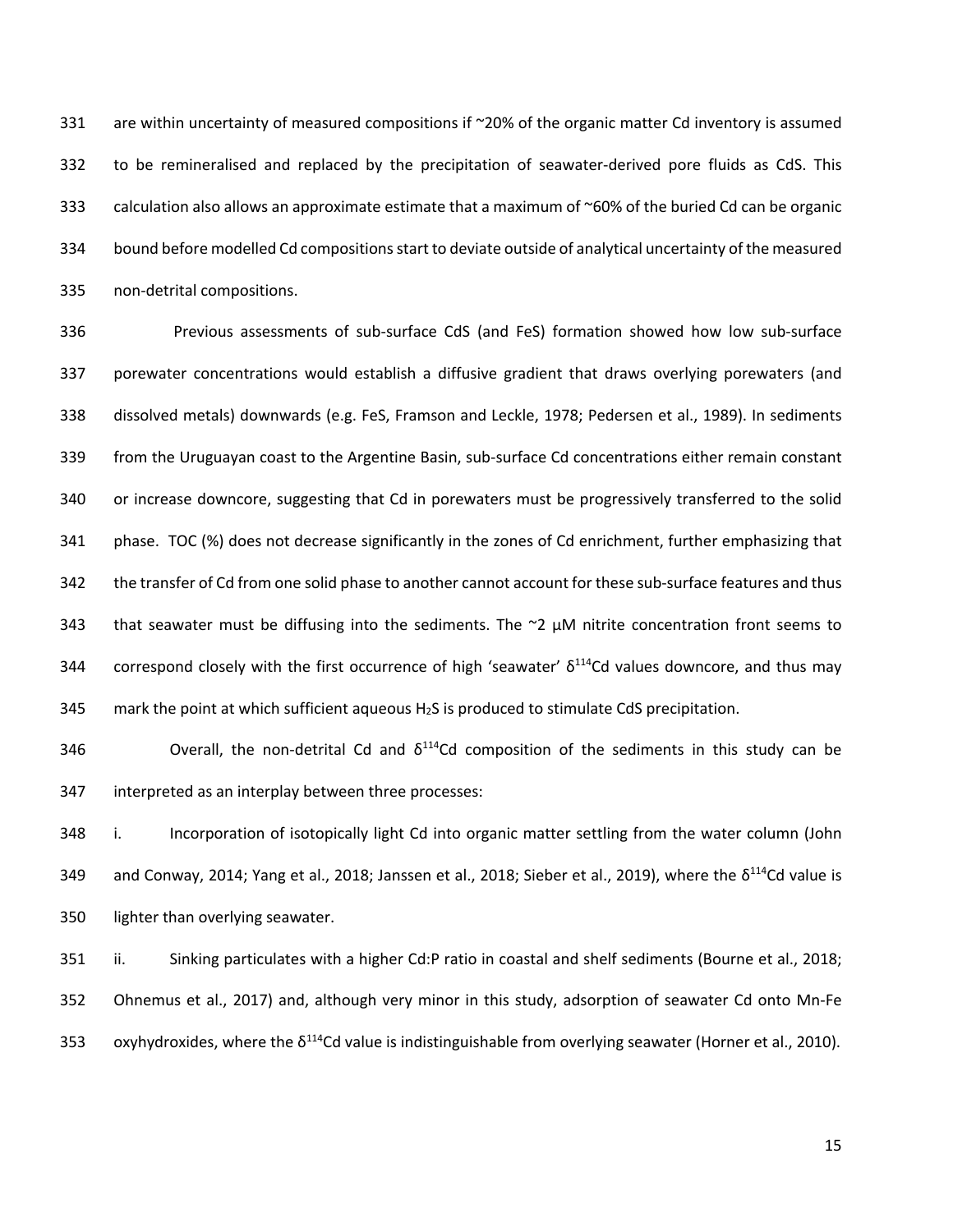354 iii. Precipitation of CdS at depth in the sediment from diffusing seawater, where the  $\delta^{114}$ Cd value will either be lighter than the overlying seawater with non-quantitative precipitation or, more likely, be isotopically indistinguishable from overlying seawater with quantitative removal (Guinoiseau et al. 2018). In the nitrate-reducing conditions studied here, oxyhydroxides will be unstable and thus the dominant 358 processes controlling the observed  $\delta^{114}$ Cd values at these depths are probably the burial of organically-bound Cd and precipitation of CdS.

 These three processes are shown in Fig. 5, where we show mixing lines between lithogenic Cd (EF 361 value of 1; M<sub>1</sub> and -0.01‰;  $\delta_1$ , c.f. Schmitt et al., 2009) and either of the three predicted non-detrital Cd 362 fractions: organically-bound Cd from the surface oxic sediments (0-0.5 cm) at St 23 (Cd<sub>org</sub>, 0.08 ± 0.07‰; 363  $\delta_2$ ), particulates at station 24 forming from shallow-water at 49 m water depth (0.72‰;  $\delta_2$ ), or CdS forming 364 from deep-waters (0.35‰;  $\delta_2$ ) with a starting EF value of 1 (M<sub>OBSERVED</sub>):

$$
365 \qquad \delta_{OBSERVED} = \delta_2 + (\delta_1 - \delta_2) \bullet (M_1 / M_{OBSERVED}) \tag{4}
$$

366 Figure 5 shows how our enriched sedimentary  $\delta^{114}$ Cd dataset might be explained by the end-member mixing of Cd sourced from the different fractions. This figure does not preclude mixing between the non- detrital host phases, but serves as a meaningful starting point for investigating the controls on the isotopic compositions of sediments accumulating in sub-oxic marine sediments such as these. Our model sets up testable hypotheses that could be tackled in future with (e.g.) sequential extractions of authigenic sediments fractions or paired sediment-porewater studies.

## **4.4 Cadmium isotopic mass balance**

 Sedimentary Cd isotopes may serve as a proxy for past nutrient cycling and ocean mixing (Georgiev et al., 2015; Sweere et al., 2020). A critical first step to using this proxy effectively is to constrain the elemental 376 and isotopic mass balance of Cd in the modern ocean. A summary of the global source and sink fluxes of 377 oceanic Cd is presented in Table 3. The main inputs of Cd are from rivers (4–15 x 10<sup>6</sup> mol Cd/yr) and dust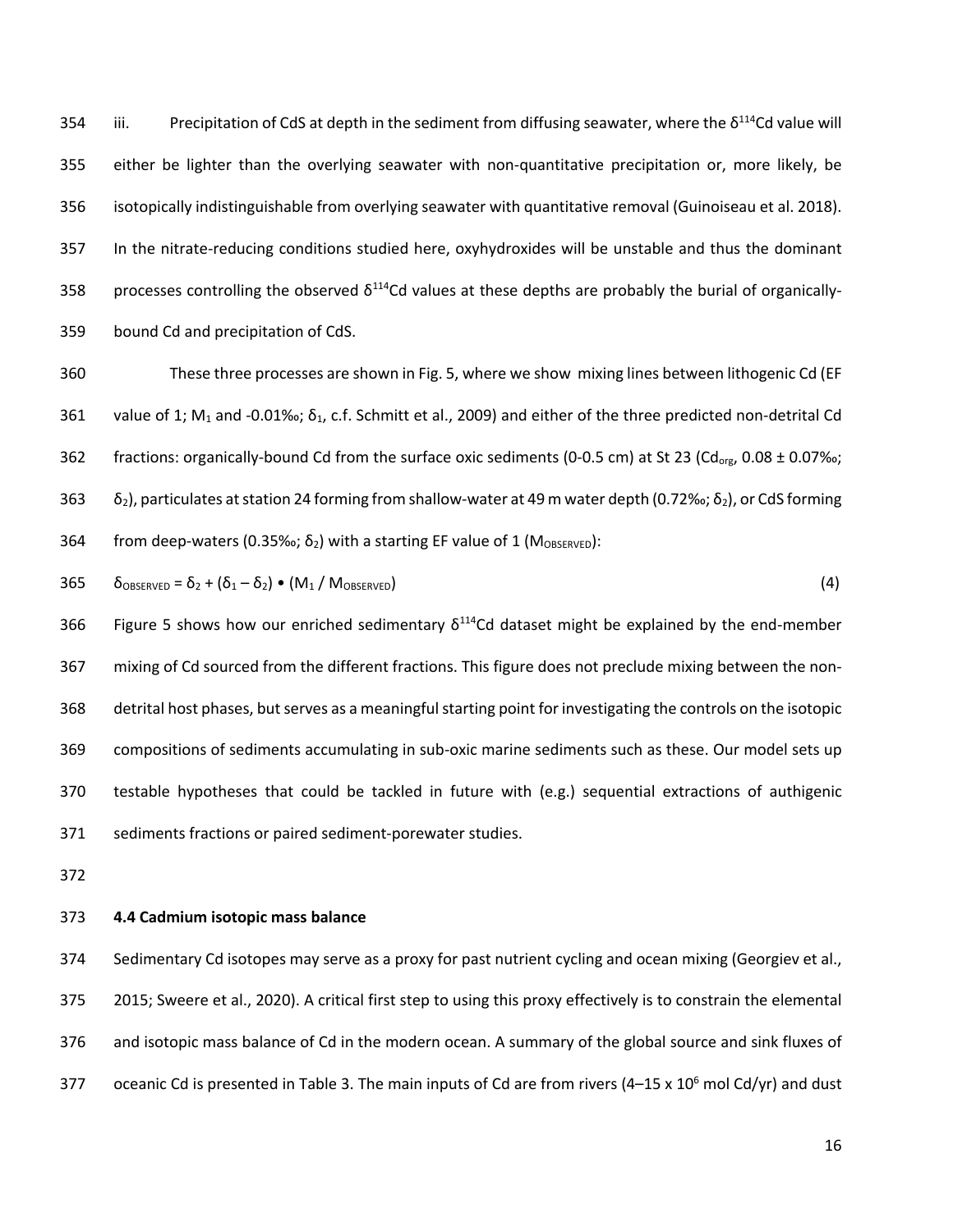$(2-11 \times 10^6 \text{ mol } Cd/yr)$  (Shiller and Boyle, 1991; Rosenthal et al., 1995b; van Geen et al., 1995). Hydrothermal vents are an important local source of Cd, but only influence the chemistry of very proximal ocean waters. Cd is thus assumed to be removed quantitatively near the vent site (van Geen et al., 1995; Schmitt et al., 2009). The dominant sinks of oceanic Cd are into sub-oxic and anoxic margin sediments, 382 with an estimated removal flux of  $15-60 \times 10^6$  mol Cd/yr (Rosenthal et al., 1995b; van Geen et al., 1995; Little et al., 2015), a flux which probably includes the export of CdS species formed in the water column (Table 3, Janssen et al., 2014; John and Conway, 2015; Guinoiseau et al., 2019).

 Other minor output fluxes are pelagic clays, carbonates and Fe-Mn nodules and crusts, although they are unlikely to significantly influence the oceanic budget of Cd. The contribution of Cd burial in pelagic 387 clays is estimated using the Cd concentration from Heinrichs et al., 1980 (100–350 ng  $g^{-1}$ ) and a burial rate 388 of 0.23 g cm<sup>2</sup>/kyr (Hay et al., 1988), producing an estimated output flux of 0.6–2.1 x 10<sup>6</sup> mol Cd/yr. The Cd 389 isotopic composition of this output flux into oxic surface sediments is within uncertainty of the  $\delta^{114}$ Cd composition of the UCC, as observed at St 18 where samples with no enriched Cd component have an average composition of -0.03 ± 0.07‰. The contribution of Cd associated with Fe-Mn deposits to the oceanic Cd budget is negligible (Schmitt et al., 2009; Horner et al., 2010), and this process does not in any case greatly fractionate Cd (Schmitt et al., 2009; Horner et al., 2010). Cadmium burial within carbonates 394 is estimated to be  $0.4-1.8 \times 10^6$  mol Cd/yr (Horner et al., 2011) with an unknown isotopic composition for natural samples.

 The Cd isotope compositions of mostly organically-bound Cd in surface sediments in St 23 is ~0.08‰. We postulate that an additional flux of dissolved Cd into the sediments becomes important below the nitrate reduction front as CdS species start to precipitate. This additional flux drives that enriched Cd inventory of the sediments to higher isotopic compositions that are within uncertainty of the modern deep ocean Cd composition. This process would be expected to drive a downward diffusive flux of seawater-derived Cd into sub-surface sediments to enrichment zones near redox boundaries. An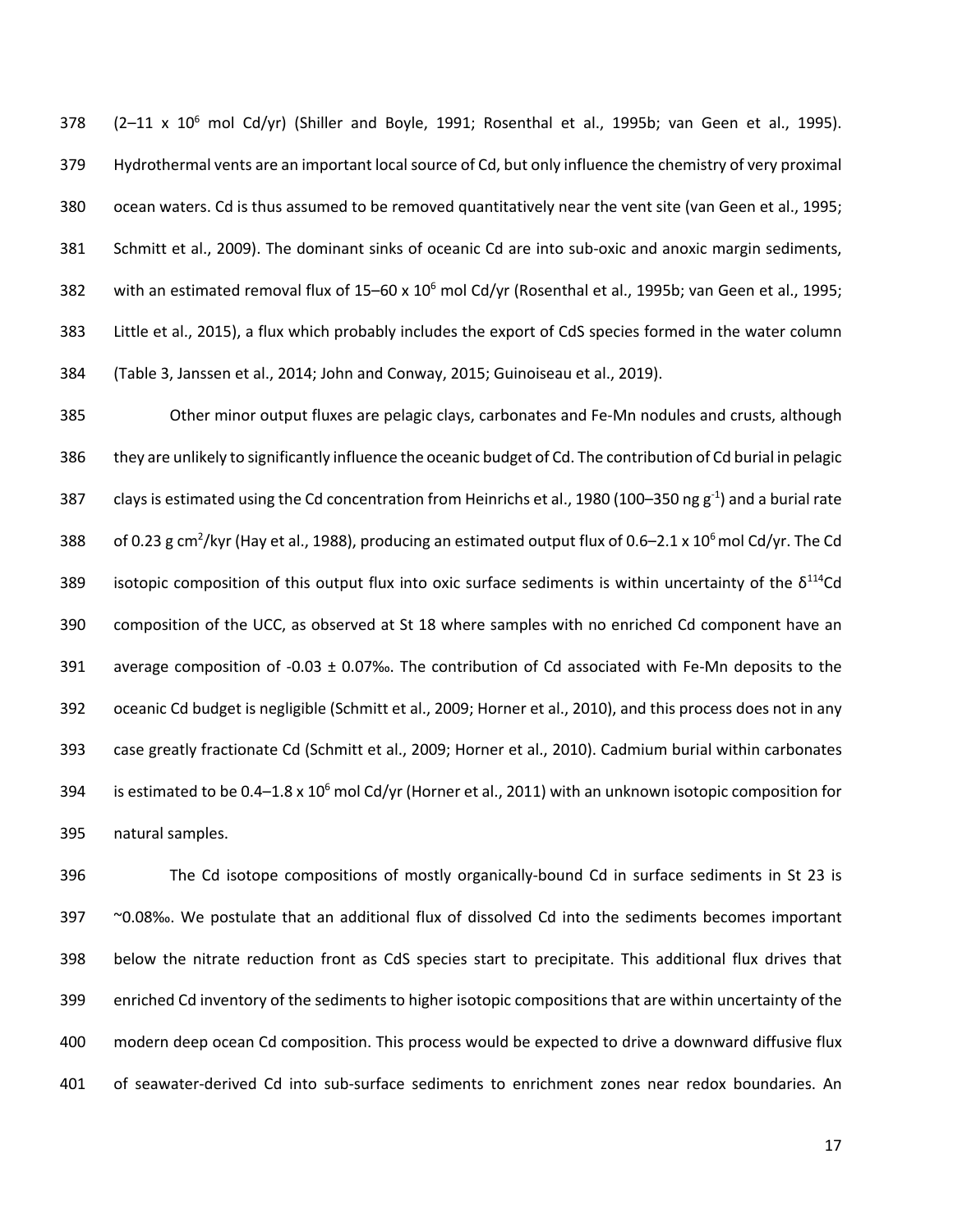additional inferred, albeit minor, source of porewater Cd to form CdS species could be from the oxidation of organic matter during shallow diagenesis.

 Cadmium burial within sub-oxic and anoxic margin sediments satisfies the global oceanic mass balance of Cd, within the uncertainties that exist on all fluxes (Table 3). The measured isotopic output flux 406 of enriched  $\delta^{114}$ Cd ranges from -0.07 to 0.44‰, using the elemental and isotopic ranges for Cd from sub-oxic margin sediments.

# **5. Conclusions**

 We present the first direct measurements of the isotopic compositions of Cd in modern marine sub-oxic 411 sediments. The composition of surface sediments (~0–0.5 cm), where organic matter is likely to be the primary host for non-detrital Cd, is isotopically lighter than overlying seawater. Within the zone of nitrate reduction, the formation of CdS leads to increased Cd concentrations that overprints the organic Cd signature to a composition close to that of the overlying bottom water. Our study confirms that the burial of isotopically light organic Cd is required to satisfy the global isotopic mass balance of Cd and suggests that sub-oxic sediments, having experienced CdS precipitation, may preserve an archive of past seawater compositions.

#### **Acknowledgements**

 We thank the captain, crew and science party of the *RRS James Cook* during the JC068 expedition, especially Angela Milne for her work in collection of the particulate samples. Also, we thank Phil Holdship for his role in conducting measurements of trace metal concentrations of sediment and water samples by ICP-MS, Yu-Te Hsieh for his help with isotope analyses, Luke Bridgestock for his useful discussions, and Malcolm Woodward who performed shipboard analyses of nitrate in porewater samples. Rachel Mills (University of Southampton) supported WHB for the collection of sediments and porewater and analyses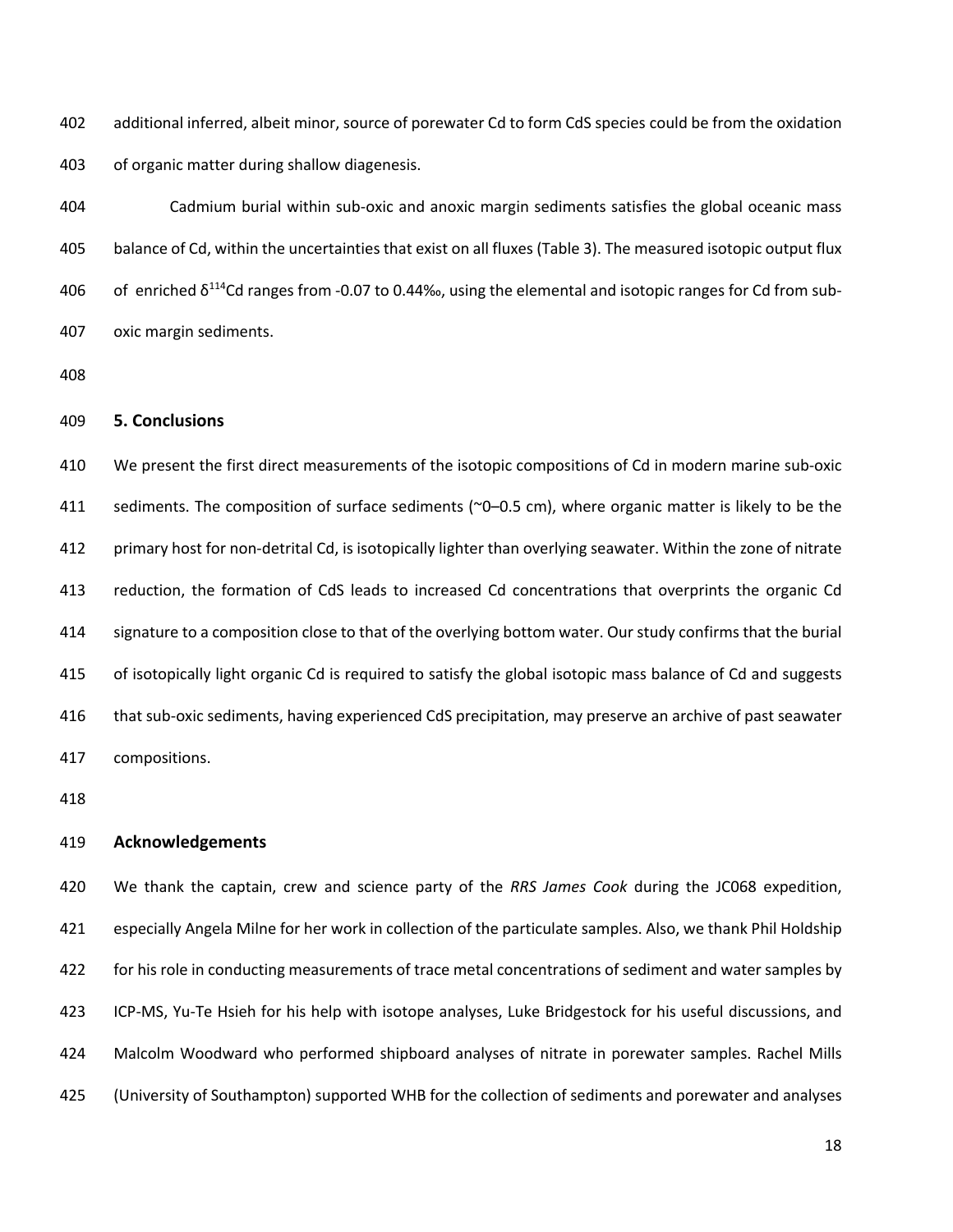- of oxygen, metals, and carbon through NERC grants (NE/F017197/1 and NE/H004394/1). WBH was also
- supported by a NERC fellowship (NE/K009532/1).
- 

## **References**

- Abouchami, W., Galer, S.J.G., de Baar, H.J.W., Alderkamp, A.C., Middag, R., Laan, P., Feldmann, H.,
- Andreae, M.O., 2011. Modulation of the Southern Ocean cadmium isotope signature by ocean
- circulation and primary productivity. Earth Planet. Sci. Lett. 305, 83-91.
- http://dx.doi.org/10.1016/j.epsl.2011.02.044.
- Abouchami, W., Galer, S.J.G., Horner, T.J., Rehkӓmper, M., Wombacher, F., Xue, Z., Lambelet, M., Gault-
- Ringold, M., Stirling, C.H., Schönbӓchler, M., Shiel, A.E., Weis, D., Holdship, P.F., 2013. A Common
- Reference Material for Cadmium Isotope Studies NIST SRM 3108. Geostand. Geoanal. Res. 37, 5-17.
- https://doi.org/10.1111/j.1751-908X.2012.00175.x.
- Baars, O., Abouchami, W., Galer, S.J.G., Boye, M., Croot, P.L., 2014. Dissolved cadmium in the Southern
- Ocean: Distribution, speciation, and relation to phosphate. Limnol. Oceanogr. 59, 385-399.
- https://doi.org/10.4319/lo.2014.59.2.0385.
- Bridgestock, L., Hsieh, Y., Porcelli, D., Homoky, W.B., Bryan, A., Henderson, G.M., 2018. Controls on the
- barium isotope compositions of marine sediments. Earth Planet. Sci. Lett. 481, 101-110.
- https://doi.org/10.1016/j.epsl.2017.10.019.
- Boyle, E.A., 1988. Cadmium: Chemical tracer of deepwater paleoceanography. Paleoceanography. 3,
- 471-489. https://doi.org/10.1029/PA003i004p00471.
- Bourne, H.L., Bishop, J.K.B., Lam, P.J., Ohnemus, D.C., 2018. Global Spatial and Temporal Variation of
- Cd:P in Euphotic Zone Particulates. Global Biogeochem. Cycles. 32, 1123-1141.
- https://doi.org/10.1029/2017GB005842.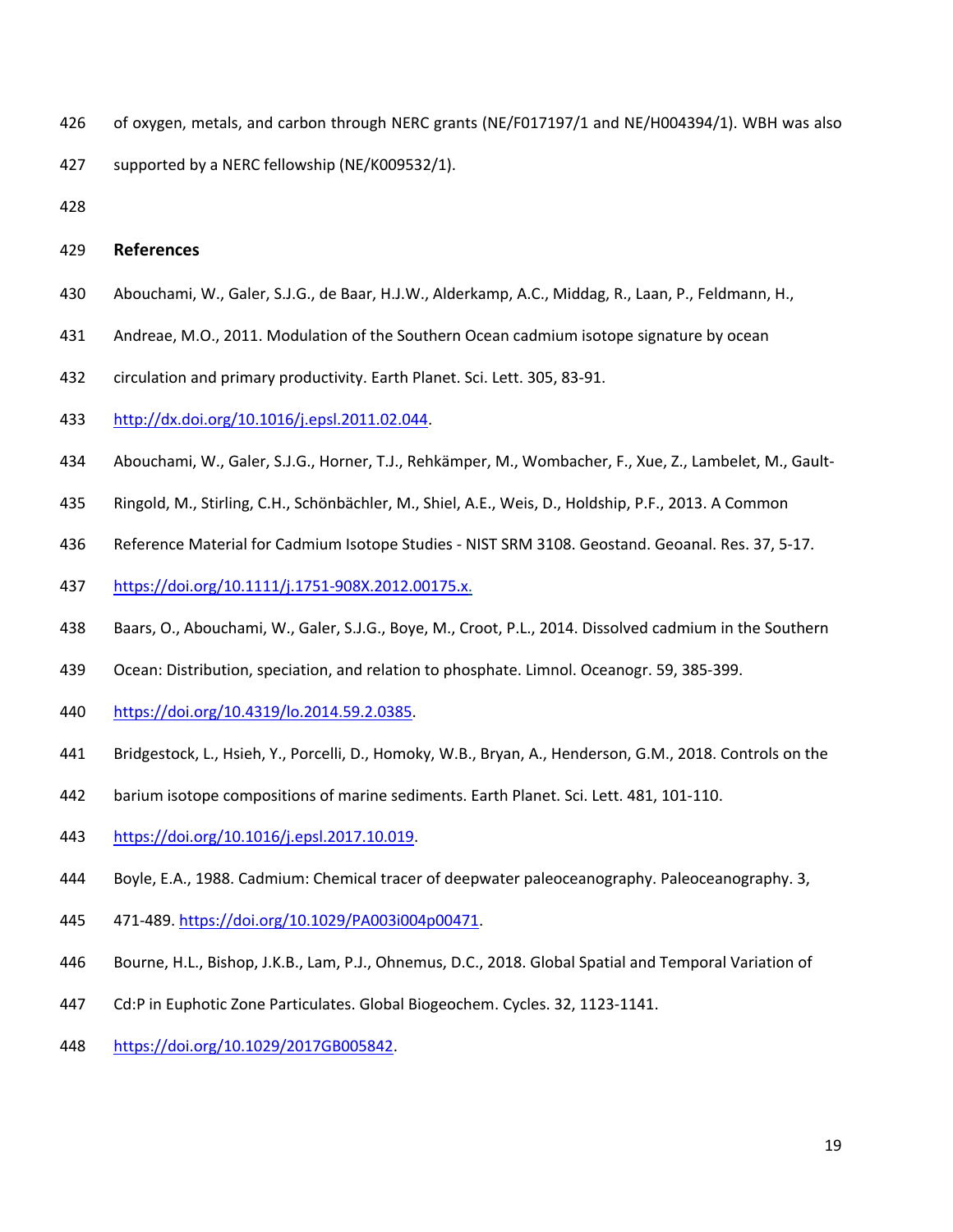- Conway, T.M., John, S.G., 2015a. The cycling of iron, zinc and cadmium in the North East Pacific Ocean –
- Insights from stable isotopes. Geochim. Cosmochim. Acta 164, 262-283.
- https://doi.org/10.1016/j.gca.2015.05.023.
- Conway, T.M., John, S.G., 2015b. Biogeochemical cycling of cadmium isotopes along a high-resolution
- section through the North Atlantic Ocean. Geochim. Cosmochim. Acta 148, 269-283.
- https://doi.org/10.1016/j.gca.2014.09.032.
- Dickson, A.J., Idiz, E., Porcelli, D. and van den Boorn, S.H.J.M. (2019), The influence of thermal maturity
- on the stable isotope compositions and concentrations of molybdenum, zinc and cadmium in organic-
- rich marine mudrocks. Geochimica et Cosmochimica Acta 287, 205–220.
- http://doi.org/10.1016/j.gca.2019.11.001.
- Framson, P.E., Leckie, J.O., 1978. Limits of Coprecipitation of Cadmium and Ferrous Sulfides. Environ. Sci.
- Technol. 12, 465-469. https://doi.org/10.1021/es60140a012.
- Georgiev, S.V., Horner, T.J., Stein, H.J., Hannah, J.L., Bingen, B., Rehkӓmper, M., 2015. Cadmium-isotopic
- evidence for increasing primary productivity during the Late Permian anoxic event. Earth Planet. Sci.
- Lett. 410, 84-96. https://doi.org/10.1016/j.epsl.2014.11.010.
- Gobeil, C., Silverberg, N., Sundby, B., Cossa, D., 1987. Cadmium diagenesis in Laurentian Trough
- sediments. Geochim. Cosmochim. Acta 51, 589-596. https://doi.org/10.1016/0016-7037(87)90071-8.
- Guinoiseau, D., Galer, S.J.G., Abouchami, W., 2018. Effect of cadmium sulphide precipitation on the
- partitioning of Cd isotopes: Implications for the oceanic Cd cycle. Earth Planet. Sci. Lett. 498, 300-308.
- https://doi.org/10.1016/j.epsl.2018.06.039.
- Guinoiseau, D., Galer, S.J.G., Abouchami, W., Frank, M., Achterberg, E.P., Haug, G.H., 2019. Importance
- of Cadmium Sulfides for Biogeochemical Cycling of Cd and Its Isotopes in Oxygen Deficient Zones A
- Case Study of the Angola Basin. Global Biogeochem. Cycles. 33, 1746-1763.
- https://doi.org/10.1029/2019GB006323.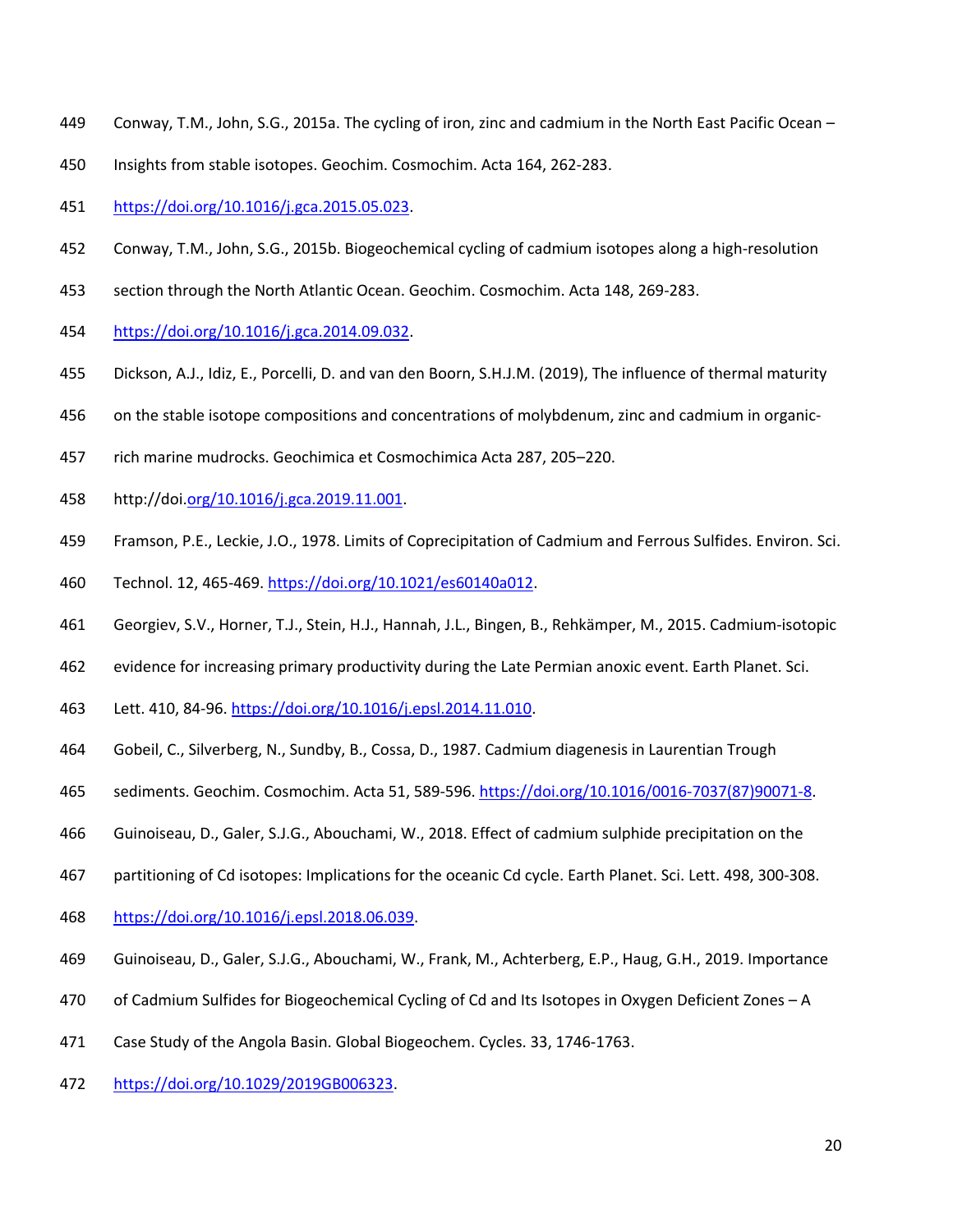- Hay, W.W., Sloan, J.L., Wold, C.N., 1988. Mass/age distribution and composition of sediments on the
- ocean floor and the global rate of sediment subduction. J. Geophys. Res. 93, 14933-14940.
- https://doi.org/10.1029/JB093iB12p14933.
- Heinrichs, H., Schulz-Dobrick, B., Wedepohl, K.H., 1980. Terrestrial geochemistry of Cd, Bi, Tl, Pb, Zn and
- Rb. Geochim. Cosmochim. Acta 44, 1519-1533. https://doi.org/10.1016/0016-7037(80)90116-7.
- Ho, T.Y., Quigg, A., Finkel, Z.V., Milligan, A.J., Wyman, K., Falkowski, P.G., Morel, F.M.M., 2003. The
- elemental composition of some marine phytoplankton. J. Phycol. 39, 1145-1159.
- https://doi.org/10.1111/j.0022-3646.2003.03-090.x.
- Homoky, W.B., John, S.G., Conway, T.M., Mills, R.A., 2013. Distinct iron isotopic signatures and supply
- from marine sediment dissolution. Nat. Commun. 4. https://doi.org/10.1038/ncomms3143.
- Horner, T.J., Schönbӓchler, M., Rehkӓmper, M., Nielsen, S.G., Williams, H., Halliday, A.N., Xue, Z., Hein,
- J.R., 2010. Ferromanganese crusts as archives of deep water Cd isotope compositions. Geochem.
- Geophys. Geosyst. 11. https://doi.org/10.1029/2009GC002987.
- Horner, T.J., Rickaby, R.E.M., Henderson, G.M., 2011. Isotopic fractionation of cadmium into calcite.
- Earth Planet. Sci. Lett. 312, 243-253. https://doi.org/10.1016/j.epsl.2011.10.004.
- Janssen, D.J., Conway, T.M., John, S.G., Christian, J.R., Kramer, D.I., Pedersen, T.F., Cullen, J.T., 2014.
- Undocumented water column sink for cadmium in open ocean oxygen-deficient zones. Proc. Natl. Acad.
- Sci. U.S.A. 111, 6888-6893. https://doi.org/10.1073/pnas.1402388111.
- Janssen, D.J., Abouchami, W., Galer, S.J.G., Cullen, J.T., 2017. Fine-scale spatial and interannual cadmium
- isotope variability in the subarctic northeast Pacific. Earth Planet. Sci. Lett. 472, 241-252.
- https://doi.org/10.1016/j.epsl.2017.04.048.
- Janssen, D.J., Abouchami, W., Galer, S.J.G., Purdon, K.B., Cullen, J.T., 2019. Particulate cadmium stable
- isotopes in the subarctic northeast Pacific reveal dynamic Cd cycling and a new isotopically light Cd sink.
- 496 Earth Planet. Sci. Lett. 515, 67-78. https://doi.org/10.1016/j.epsl.2019.03.006.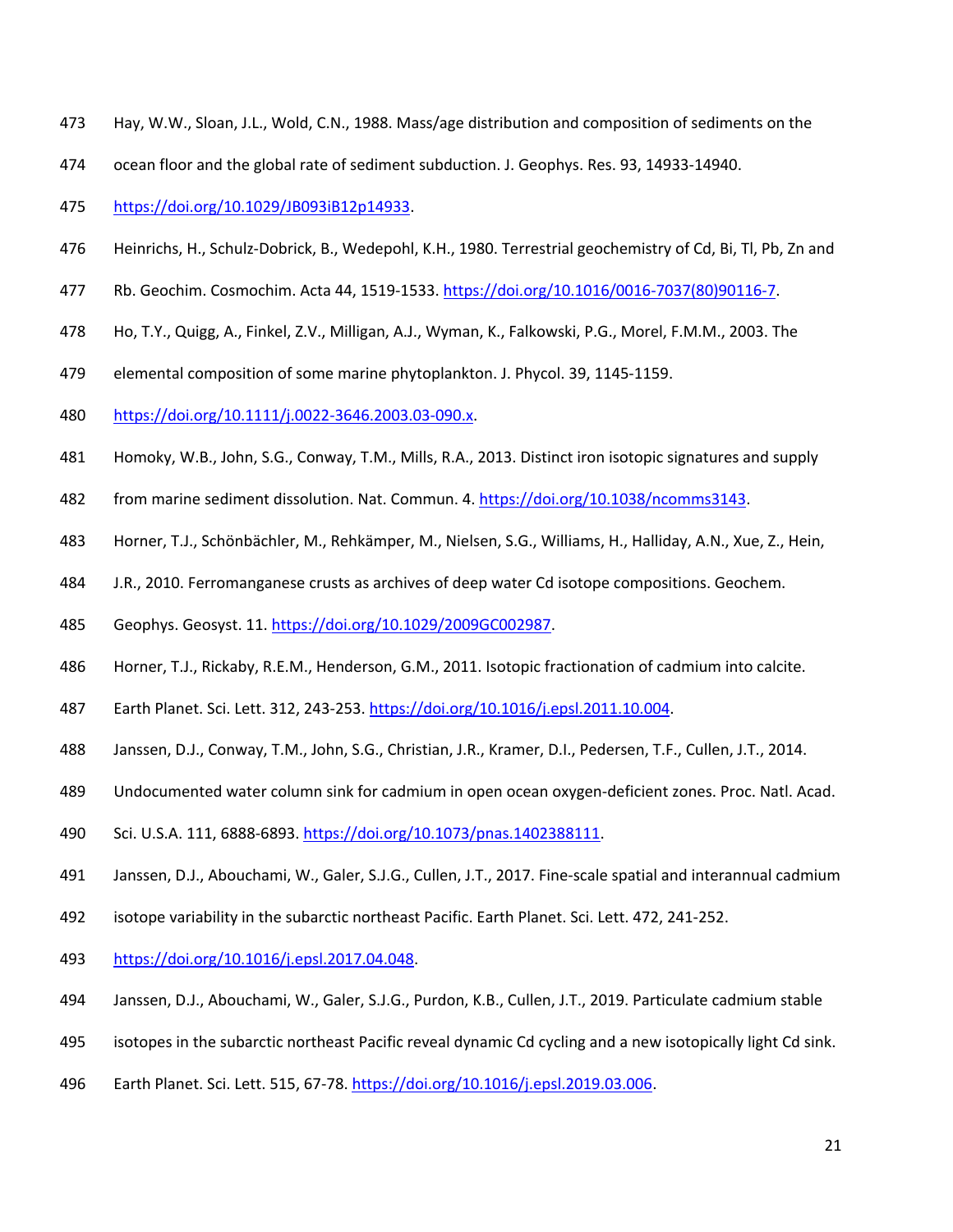- John, S.G., Conway, T.M., 2014. A role for scavenging in the marine biogeochemical cycling of zinc and
- zinc isotopes. Earth Planet. Sci. Lett. 394, 159-167. https://doi.org/10.1016/j.epsl.2014.02.053.
- John, S.G., Helgoe, J., Townsend, E., 2018. Biogeochemical cycling of Zn and Cd and their stable isotopes
- in the Eastern Tropical South Pacific. Mar. Chem. 201, 256-262.
- https://doi.org/10.1016/j.marchem.2017.06.001.
- Klar, J.K., Homoky, W.B., Statham, P.J., Birchill, A.J., Harris, E.L., Woodward, E.M.S., Silburn, B., Cooper,
- M.J., James, R.H., Connelly, D.P., Chever, F., Lichtschlag, A., Graves, C., 2017. Stability of dissolved and
- soluble Fe(II) in shelf sediment pore waters and release to an oxic water column. Biogeochemistry. 135,
- 49-67. https://doi.org/10.1007/s10533-017-0309-x.
- Lacan, F., Francois, R., Yongcheng, J., Sherrell, R.M., 2006. Cadmium isotopic composition in the ocean.
- Geochim. Cosmochim. Acta 70, 5104-5118. https://doi.org/10.1016/j.gca.2006.07.036.
- Lambelet, M., Rehkӓmper, M., van de Flierdt, T., Xue, Z., Kreissig, K., Coles, B., Porcelli, D., Andersson, P.,
- 2013. Isotopic analysis of Cd in the mixing zone of Siberian rivers with the Arctic Ocean—New
- constraints on marine Cd cycling and the isotope composition of riverine Cd. Earth Planet. Sci. Lett. 361,
- 64-73. https://doi.org/10.1016/j.epsl.2012.11.034.
- Little, S.H., Vance, D., Lyons, T.W., McManus, J., 2015. Controls on trace metal authigenic enrichment in
- reducing sediments: Insights from modern oxygen-deficient settings. Am. J. Sci. 315, 77-119.
- https://doi.org/10.2475/02.2015.01.
- Morford, J.L., Martin, W.R., Francois, R., Carney, C.M., 2009. A model for uranium, rhenium, and
- molybdenum diagenesis in marine sediments based on results from coastal locations. Geochim.
- Cosmochim. Acta. 73, 2938-2960. https://doi.org/10.1016/j.gca.2009.02.029.
- Ohnemus, D.C., Rauschenberg, S., Cutter, G.A., Fitzsimmons, J.N., Sherrell, R.M., Twining, B.S., 2017.
- Elevated trace metal content of prokaryotic communities associated with marine oxygen deficient
- zones. Limnol. Oceanogr. 62, 3-25. https://doi.org/10.1002/lno.10363.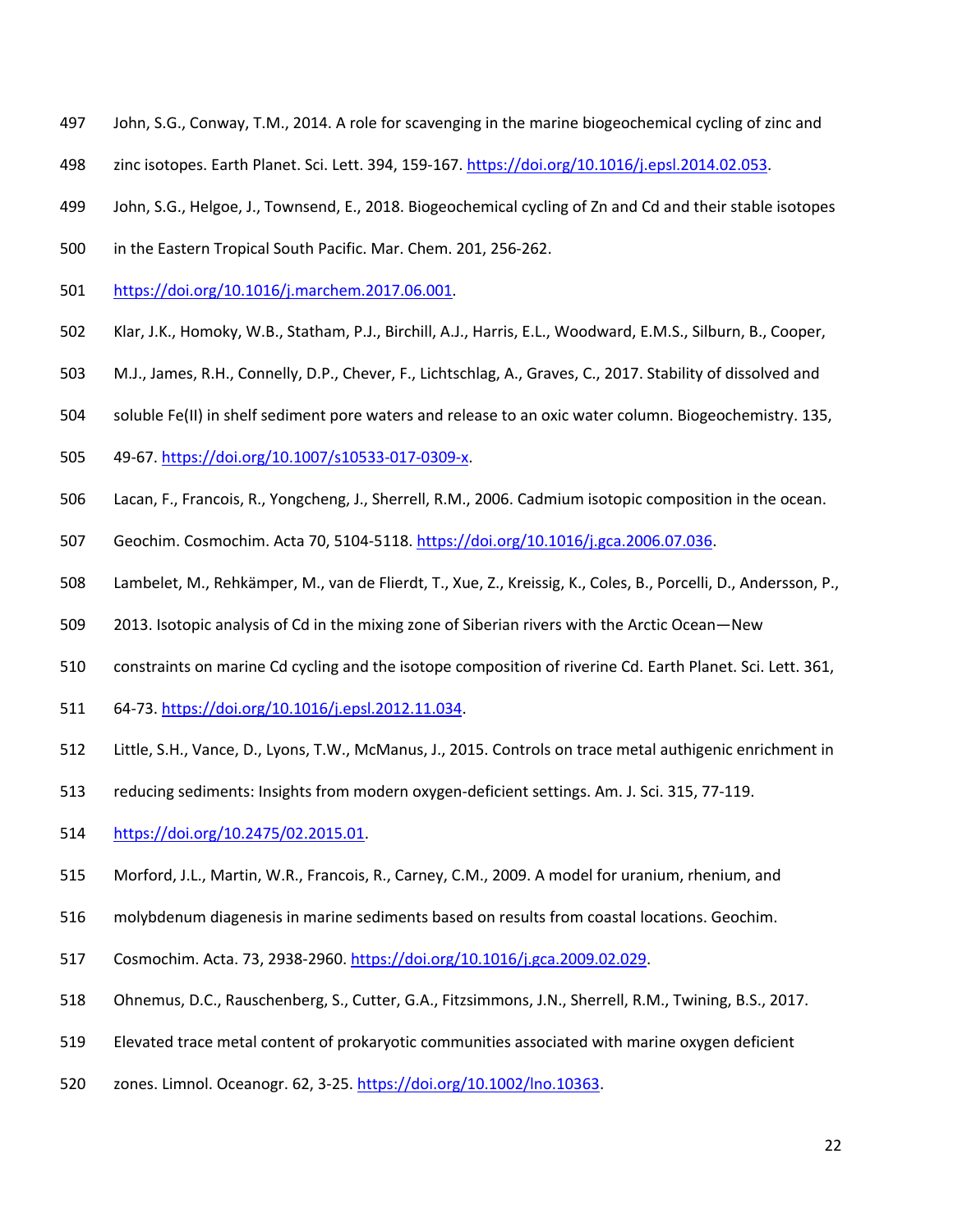- Ohnemus, D.C., Torrie, R., Twining, B.S., 2019. Exposing the Distributions and Elemental Associations of
- Scavenged Particulate Phases in the Ocean Using Basin-Scale Multi-Element Data Sets. Global
- Biogeochem. Cycles. 33, 725-748. https://doi.org/10.1029/2018GB006145.
- Pedersen, T.F., Waters, R.D., Macdonald, R.W., 1989. On the natural enrichment of cadmium and
- molybdenum in the sediments of ucluelet inlet, British Columbia. Sci. Total Environ. 79, 125-139.
- https://doi.org/10.1016/0048-9697(89)90357-4.
- Perez, L., García-Rodríguez, F., Hanebuth, T.J.J., 2016. Variability in terrigenous sediment supply offshore
- of the Río de la Plata (Uruguay) recording the continental climatic history over the past 1200 years. Clim.
- Past 12, 623-634. https://doi.org/10.5194/cp-12-623-2016.
- Piper, D.Z. and Calvert, S.E., 2009. A marine biogeochemical perspective on black shale deposition.
- Earth-Sci. Rev. 95, 63-96. https://doi.org/10.1016/j.earscirev.2009.03.001.
- Plass, A., Schlosser, C., Sommer, S., Dale, A.W., Achterberg, E.P., Scholz, F., 2020. The control of
- hydrogen sulfide on benthic iron and cadmium fluxes in the oxygen minimum zone off Peru.
- Biogeosciences. 17, 3685-3704. https://doi.org/10.5194/bg-17-3685-2020.
- Rehkӓmper, M., Wombacher, F., Horner, T.J., Xue, Z., 2012. Natural and anthropogenic Cd isotope
- variations. In: Baskaran, M. (Ed.), Handbook of Environmental Isotope Geochemistry. Springer, Berlin,
- Heidelberg, pp. 125-154. https://doi.org/10.1007/978-3-642-10637-8\_8.
- Ripperger, S., Rehkӓmper, M., Porcelli, D., Halliday, A.N., 2007. Cadmium isotope fractionation in
- seawater A signature of biological activity. Earth Planet. Sci. Lett. 261, 670-684.
- https://doi.org/10.1016/j.epsl.2007.07.034.
- Ripperger, S., Rehkämper, M., 2007. Precise determination of cadmium isotope fractionation in
- seawater by double spike MC-ICPMS. Geochim. Cosmochim. Acta 71, 631-642.
- https://doi.org/10.1016/j.gca.2006.10.005.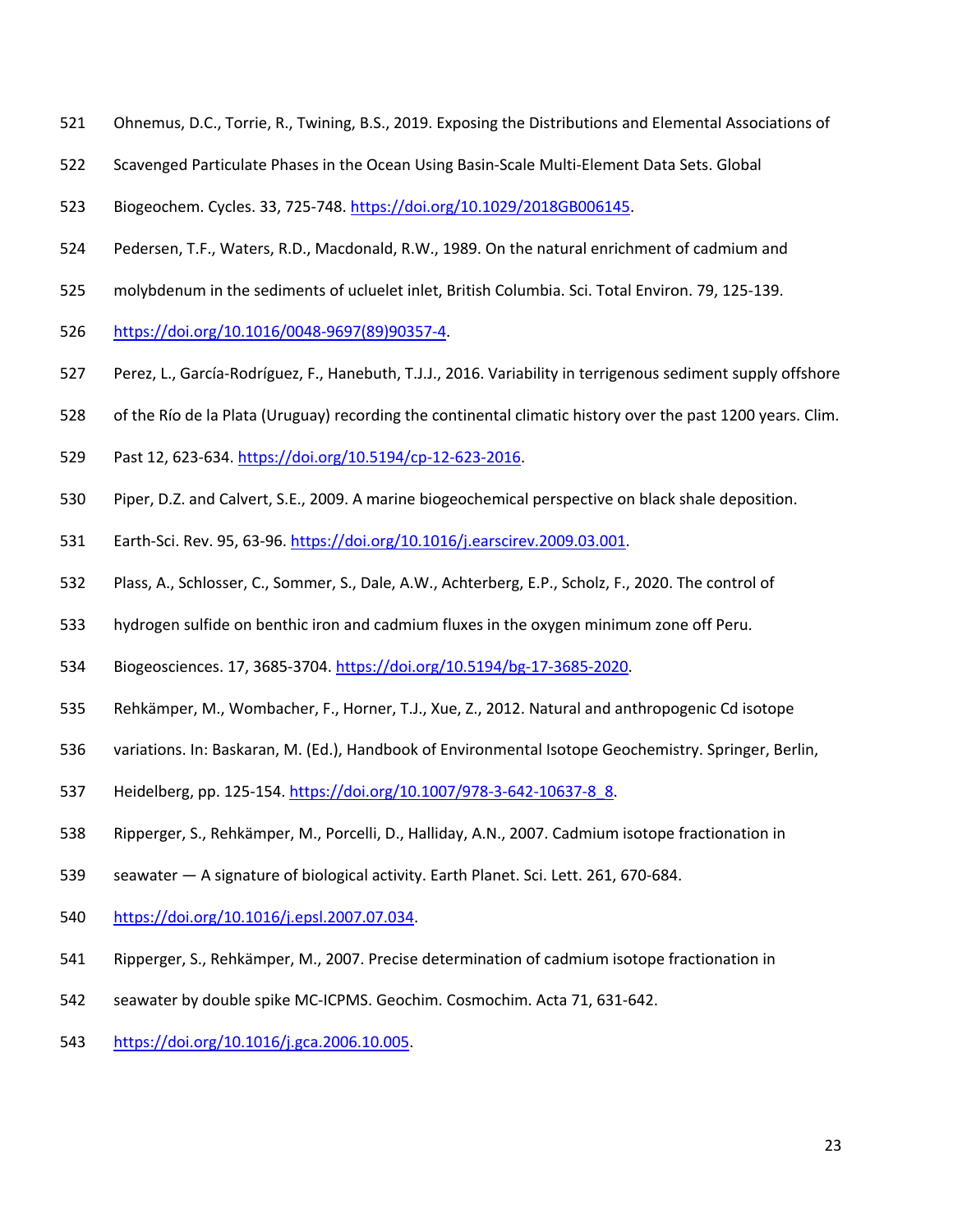- Rosenthal, Y., Lam, P., Boyle, E.A., Thomson, J., 1995a. Authigenic cadmium enrichments in suboxic
- sediments: Precipitation and postdepositional mobility. Earth Planet. Sci. Lett. 132, 99-111.
- https://doi.org/10.1016/0012-821X(95)00056-I.
- Rosenthal, Y., Boyle, E.A., Labeyrie, L., Oppo, D., 1995b. Glacial enrichments of authigenic Cd and U in
- subantarctic sediments: A climatic control on the elements' oceanic budget? Paleoceanography. 10, 395-
- 413. https://doi.org/10.1029/95PA00310.
- 550 Schlitzer, R., 2015. Ocean data view. http://odv.awi.de.
- Schmitt, A.D., Galer S.J.G., Abouchami, W., 2009. Mass-dependent cadmium isotopic variations in nature
- with emphasis on the marine environment. Earth Planet. Sci. Lett. 277, 262-272.
- https://doi.org/10.1016/j.epsl.2008.10.025.
- Shiller, A.M., Boyle, E.A., 1991. Trace elements in the Mississippi River Delta outflow region: Behavior at
- high discharge. Geochim. Cosmochim. Acta 55, 3241-3251. https://doi.org/10.1016/0016-
- 7037(91)90486-O.
- Sieber, M., Conway, T.M., de Souza, G.F., Obata, H., Takano, S., Sohrin, Y., Vance, D., 2019. Physical and
- biogeochemical controls on the distribution of dissolved cadmium and its isotopes in the Southwest
- Pacific Ocean. Chem. Geol. 511, 494-509. https://doi.org/10.1016/j.chemgeo.2018.07.021.
- Stevenson, F.J., Cheng, C.N., 1969. Amino acid levels in the Argentine Basin sediments; correlation with
- 561 Quaternary climatic changes. J. Sediment. Res. 39, 345-349. https://doi.org/10.1306/74D71C62-2B21-
- 11D7-8648000102C1865D.
- Sweere, T.C., Dickson, A.J., Jenkyns, H.C., Porcelli, D., Ruhl, M., Murphy, M.J., Idiz, E., van den Boorn,
- S.H.J.M., Eldrett, J.S., Henderson, G.M., 2020. Controls on the Cd-isotope composition of Upper
- Cretaceous (Cenomanian–Turonian) organic-rich mudrocks from south Texas (Eagle Ford Group). 287,
- 251-262. https://doi.org/10.1016/j.gca.2020.02.019.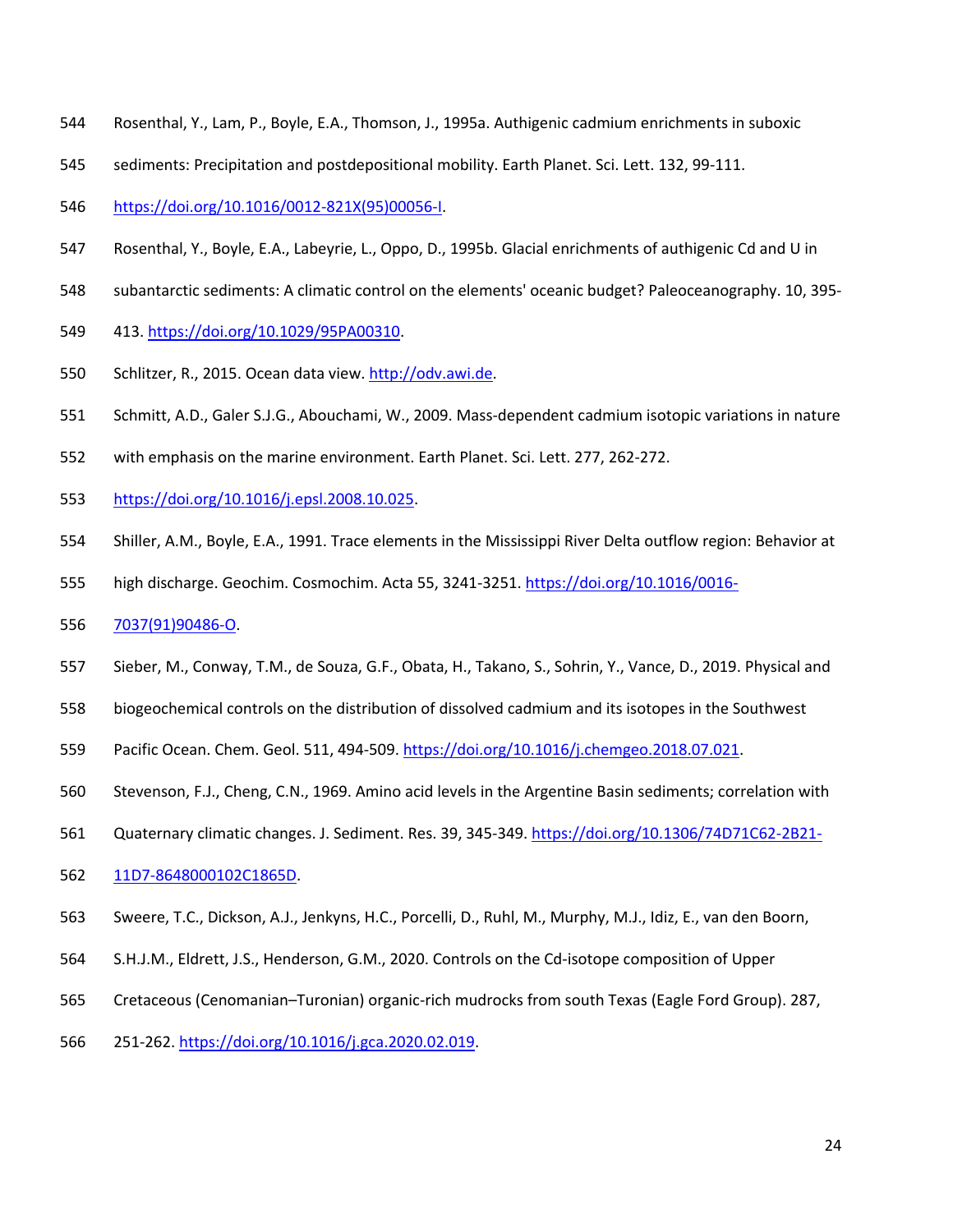- Twining, B.S. and Baines, S.B., 2013. The Trace Metal Composition of Marine Phytoplankton. Annu. Rev.
- Mar.Sci. 5, 191-215. https://doi.org/10.1146/annurev-marine-121211-172322.
- van Geen, A., McCorkle, D.C., Klinkhammer, G.P., 1995. Sensitivity of the phosphate-cadmium-carbon
- isotope relation in the ocean to cadmium removal by suboxic sediments. Paleoceanography 10, 159-169.
- https://doi.org/10.1029/94PA03352.
- Wedepohl, K.H., 1995. The composition of the continental crust. Geochim. Cosmochim. Acta 59, 1217-
- 1232. https://doi.org/10.1016/0016-7037(95)00038-2.
- Wombacher, F., Rehkӓmper, M., Mezger, K., Münker, C., 2003. Stable isotope compositions of cadmium
- in geological materials and meteorites determined by multiple-collector ICPMS. Geochim. Cosmochim.
- Acta 67, 4639-4654. https://doi.org/10.1016/S0016-7037(03)00389-2.
- Xue, Z., Rehkӓmper, M., Schönbӓchler, M., Statham, P.J., Coles, B.J., 2012. A new methodology for
- precise cadmium isotope analyses of seawater. Anal. Bioanal. Chem. 402, 883-893.
- https://doi.org/10.1007/s00216-011-5487-0.
- Xie, R.C., Galer, S.J.G., Abouchami, W., Rijkenberg, M.J.A., de Baar, H.J.W., De Jong, J., Andreae, M.O.,
- 2017. Non-Rayleigh control of upper-ocean Cd isotope fractionation in the western South Atlantic. Earth
- Planet. Sci. Lett. 471, 94-103. https://doi.org/10.1016/j.epsl.2017.04.024.
- Yang, S.C., Lee, D.C., Ho, T.Y., 2012. The isotopic composition of Cadmium in the water column of the
- 584 South China Sea. Geochim. Cosmochim. Acta 98, 66-77. https://doi.org/10.1016/j.gca.2012.09.022.
- Yang, S.C., Zhang, J., Sohrin, Y., Ho, T.Y., 2018. Cadmium cycling in the water column of the Kuroshio-
- Oyashio Extension region: Insights from dissolved and particulate isotopic composition. Geochim.
- Cosmochim. Acta 233, 66-80. https://doi.org/10.1016/j.gca.2018.05.001.

- **Figure 1;** Sampling locations for seawater depth profiles (circles) and near-surface sediment cores
- superimposed onto water mass oxygen concentrations (Schlitzer et al., 2018). The black shapes indicate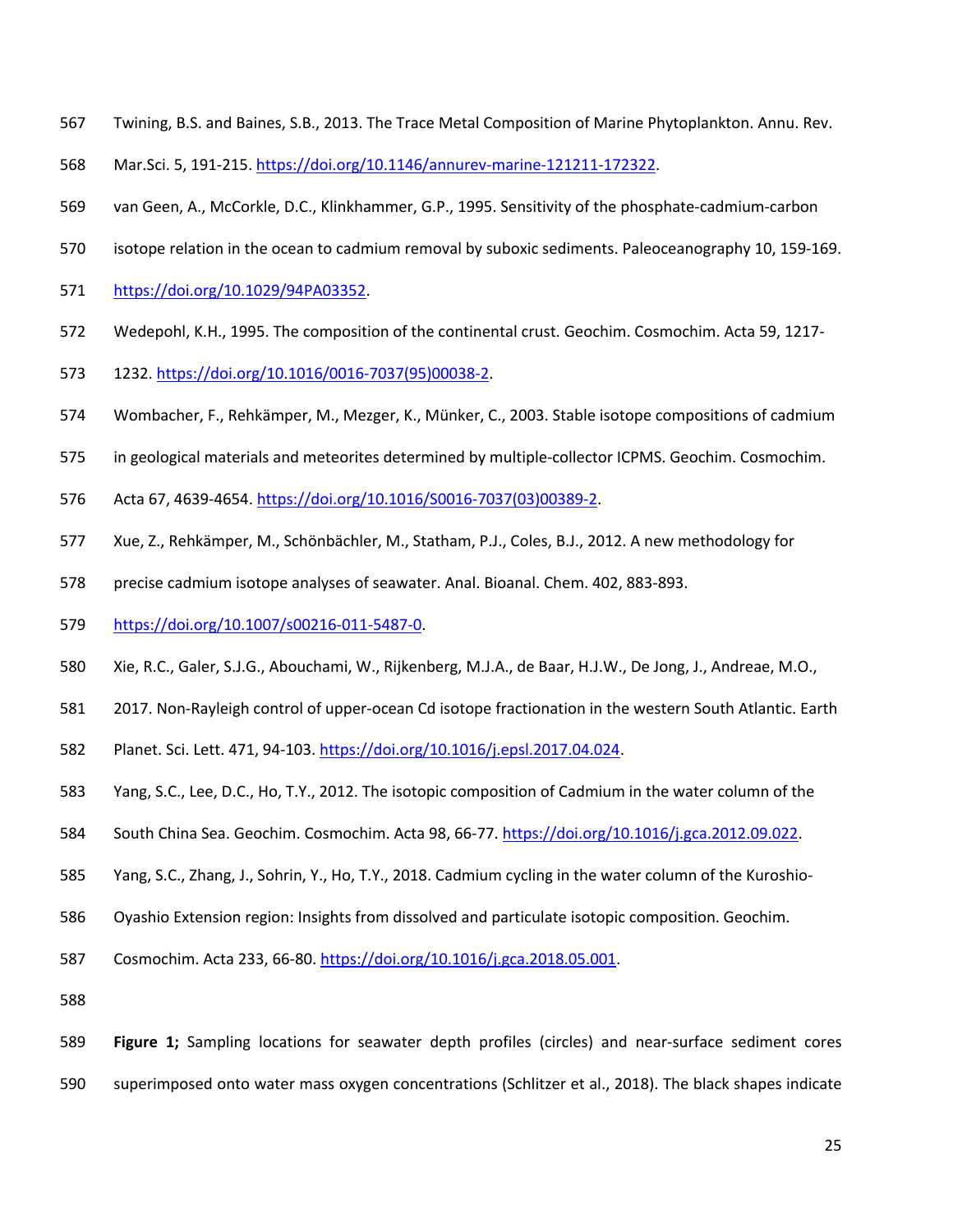the location of the sediment cores: square (St 24), diamond (St 23), triangle (St 22) and hexagon (St 18). The approximate location of key water masses is noted on the figure: Antarctic Intermediate Water (AAIW), Upper Circumpolar Water (UCDW), North Atlantic Deep Water (NADW), Antarctic Bottom Water (AABW). Figure produced using Ocean Data View (Schlitzer, 2015).

 **Figure 2;** Vertical water column profiles of dissolved Cd concentrations and isotopic compositions, along 597 with dissolved oxygen (O<sub>2</sub>), PO<sub>4</sub><sup>3</sup>, NO<sub>3</sub><sup>-</sup> and silica (Si) from a) Uruguayan continental slope (St 21), b) Argentine Basin (St 18) and c) South Atlantic Mid-Ocean Ridge (St 12). The vertical dashed line represents 599 the average SW Atlantic deep ocean water value ( $\delta^{114/110}$ Cd = 0.35‰). Error bars for the Cd isotopes measurements represent the 2 S.D. on the sample. The Southern Component Water (SCW) includes the AAIW and UCDW. Note scale differences between plots for different samples.

 **Figure 3;** Down-core profiles of sedimentary enriched cadmium concentration and isotopic composition, 604 along with porewater profiles of Fe and  $NO<sub>3</sub>$ , and sedimentary Mn concentrations and total organic carbon (TOC) from a transect of shallow multi-cores obtained from the coast (diamonds), continental shelf (circles), continental slope (squares), and abyssal plain of the Argentine Basin (triangles). The colors indicate the redox conditions of the porewaters: blue marks oxic and yellow indicates sub-oxic conditions. The vertical dotted, black line, alongside the measured Cd concentration values, denotes the 'predicted' 609 Cd concentration contributing from organic material and detrital sources:  $Cd_{predicted} = TOC_{measured} / (Cd/C_{Ho}$  $_{et al., 2003}$ ). The vertical dashed black line at  $\delta^{114/110}$ Cd = 0.35‰ represents the average SW Atlantic deep ocean water value.